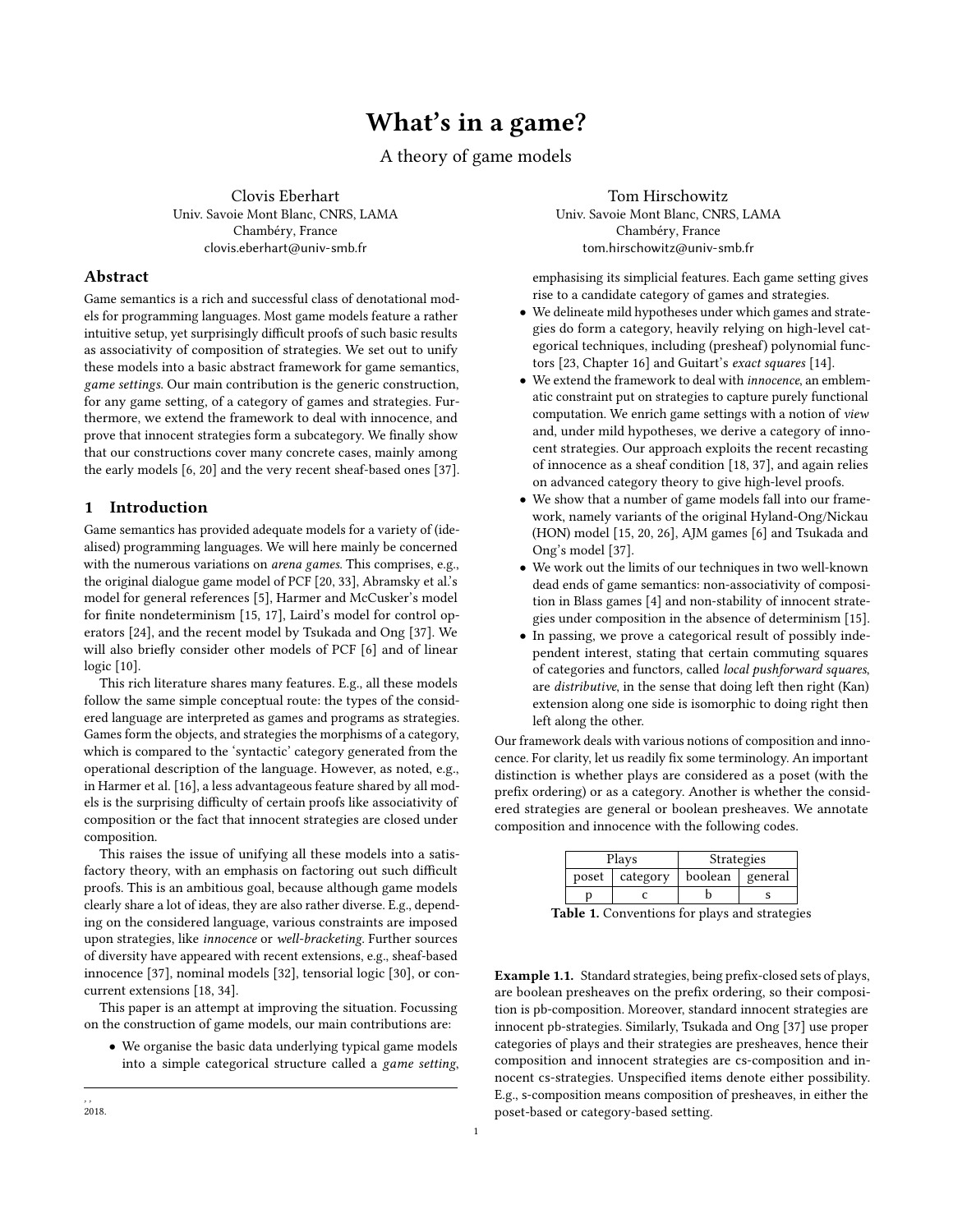Much effort is put into linking the different variants together, as summarised in the following table.

| Section | relates       | t٥            |  |  |
|---------|---------------|---------------|--|--|
| 2.8     | s-composition | b-composition |  |  |
| 4.2     | cs-innocence  | ps-innocence  |  |  |
| 43      | cs-innocence  | pb-innocence  |  |  |

The established links are of various nature. E.g., in Section [2.8,](#page-3-0) we both infer associativity of b-composition from associativity of scomposition, and express b-composition in terms of s-composition.

## 1.1 Related work

Although significant work has been devoted to giving efficient proofs in particular models [\[16,](#page-10-9) [28,](#page-10-18) [30\]](#page-10-11), the only attempts at abstraction we are aware of are our Hirschowitz [\[18\]](#page-10-12) and Eberhart and Hirschowitz [\[12\]](#page-10-19). Both papers focus on the link between naive and innocent strategies as well as the interpretation of programs, but both fail to capture composition of strategies.

#### 1.2 Plan

In Section [2,](#page-1-0) we gradually introduce game settings, following the successive steps for constructing a typical game model. We also state our main results for the basic setup along the way. We remain very informal about game semantics, and only start to consider the particulars of various game models in Section [3,](#page-4-0) where we establish that the announced game models fit into our framework. We then refine game settings to deal with innocence in Section [4,](#page-7-0) covering in passing Tsukada and Ong's model [\[37\]](#page-10-2). Finally, we conclude in Section [5.](#page-10-20) Most proofs are deferred to appendices.

## <span id="page-1-3"></span>1.3 Notation and prerequisites

For all  $n \in \mathbb{N}$ ,  $[n]$  denotes the finite ordinal with *n* elements, i.e., the set  $\{0, \ldots, n-1\}$ , and we sometimes use just *n* to denote the set  $\{1, \ldots, n\}$ .

We assume some basic knowledge of category theory, namely categories, functors and natural transformations, as well as adjunctions. The category of presheaves over any category C is the functor category  $\left[\mathcal{C}^{op}, \mathsf{Set}\right]$  of contravariant functors to sets and natural<br>transformations heterographics used and the sets  $\widehat{\mathcal{C}}$ . For equal transformations between them, which we denote by  $\widehat{C}$ . For any presheaf  $X: \mathcal{C}^{op} \to \mathsf{Set}$ , objects  $c, c' \in \mathcal{C}$ , morphism  $f: c' \to c$ , and<br>element  $x \in X(c)$  we use a right action notation  $x \in \mathsf{for} Y(f)(x)$ element  $x \in X(c)$ , we use a right action notation  $x \cdot f$  for  $X(f)(x)$ . By functoriality, we have  $x \cdot \hat{f} \cdot g = x \cdot (f \circ g)$ , for any  $g: c'' \to c'$ .<br>Penhasing Set with 2, the ordinal 2 viewed as a category, we get the Replacing Set with 2, the ordinal 2 viewed as a category, we get the category  $\mathcal C$  of boolean presheaves.

# <span id="page-1-0"></span>2 Game settings

## 2.1 Categories of plays in game semantics

In this section, we sketch several notions of play typically involved in the construction of a game model. We do this without referring to any particular model. In the next sections, we will organise this data into a coherent categorical structure, which we will then exploit to give an abstract construction of a category of games and strategies.

The construction of a typical game model relies on the definition of increasingly complex notions of play. There is first a notion of game. Each game A involves two players O (Opponent) and P (Proponent), and features in particular a set of *plays*  $\mathbb{P}_A$ , which may be endowed with the prefix ordering or with a more sophisticated

notion of morphism, thus forming a category of plays. Such twoplayer games form the basis of the model.

The crucial step to view strategies as morphisms is to consider the *arrow* game  $A \rightarrow B$ , which intuitively describes the interaction of a middle player M playing Opponent against a left player L and Proponent against a right player R, as in

<span id="page-1-1"></span>

In this example, M plays like the negation function on booleans: R asks its return value by playing the move  $q^R$ ; M in turn asks L<br>for the value of the argument by playing  $q^M$  to which Lanswers for the value of the argument by playing  $q^M$ , to which L answers<br>'true' by playing  $t^L$ . M eventually answers the original question by 'true' by playing  $t^L$ ; *M* eventually answers the original question by playing  $f^M$ playing  $f^M$ .

However, there is a subtlety: one often needs to restrict plays in  $\mathbb{P}_{A\to B}$  with additional constraints, so that the relevant category is<br>a subcategory  $\mathbb{P}_{A\to B} \hookrightarrow \mathbb{P}_{A\to B}$ . Of course there are projections to a subcategory  $\mathbb{P}_{A,B} \hookrightarrow \mathbb{P}_{A\to B}$ . Of course, there are projections to  $\mathbb{P}_A$  and  $\mathbb{P}_B$ .

Example 2.1. We will provide more precise definitions later on, but for now, to fix intuition, in HON-style games (without bracketing)  $\mathbb{P}_A$  would consist of all justified sequences, and  $\mathbb{P}_{A,B}$  would restrict to alternating sequences of even length of  $\mathbb{P}_{A\rightarrow B}$ . The projections of a play in  $\mathbb{P}_{A,B}$  to A and B may not be alternating, so it is crucial to be liberal in the choice of  $\mathbb{P}_A$ .

In order to define composition of strategies, the situation [\(1\)](#page-1-1) is then scaled up to combinations of two such situations in which a first middle player  $M_1$  plays on the right with a second one, say  $M_2$ , as in

<span id="page-1-2"></span>
$$
L \longrightarrow M_1 \longrightarrow M_2 \longrightarrow R
$$
  

$$
\mathbb{B} \longrightarrow \mathbb{B} \longrightarrow M_2 \qquad (2)
$$

Plays in such combinations are standardly called interaction sequences, and typically form a subcategory  $\mathbb{P}_{A,B,C} \hookrightarrow \mathbb{P}_{(A\rightarrow B)\rightarrow C}$ . An important point is that interaction sequences admit projections to  $\mathbb{P}_{A,B}$ ,  $\mathbb{P}_{B,C}$  and  $\mathbb{P}_{A,C}$ , which satisfy the obvious equations w.r.t. further projections to  $\mathbb{P}_A$ ,  $\mathbb{P}_B$  and  $\mathbb{P}_C$ , e.g., the following square commutes:



<span id="page-1-4"></span>**Example 2.2.** In HON games,  $\mathbb{P}_{A,B,C}$  typically consists of alternating justified sequences on  $(A \rightarrow B) \rightarrow C$  which end in A or C and whose projections to  $A \rightarrow B$  and  $B \rightarrow C$  are plays.

Finally, in order to prove associativity of composition, one defines generalised interaction sequences as a subcategory  $\mathbb{P}_{A,B,C,D} \hookrightarrow$  $\mathbb{P}_{((A\rightarrow B)\rightarrow C)\rightarrow D}$ , again with projections satisfying the obvious equations.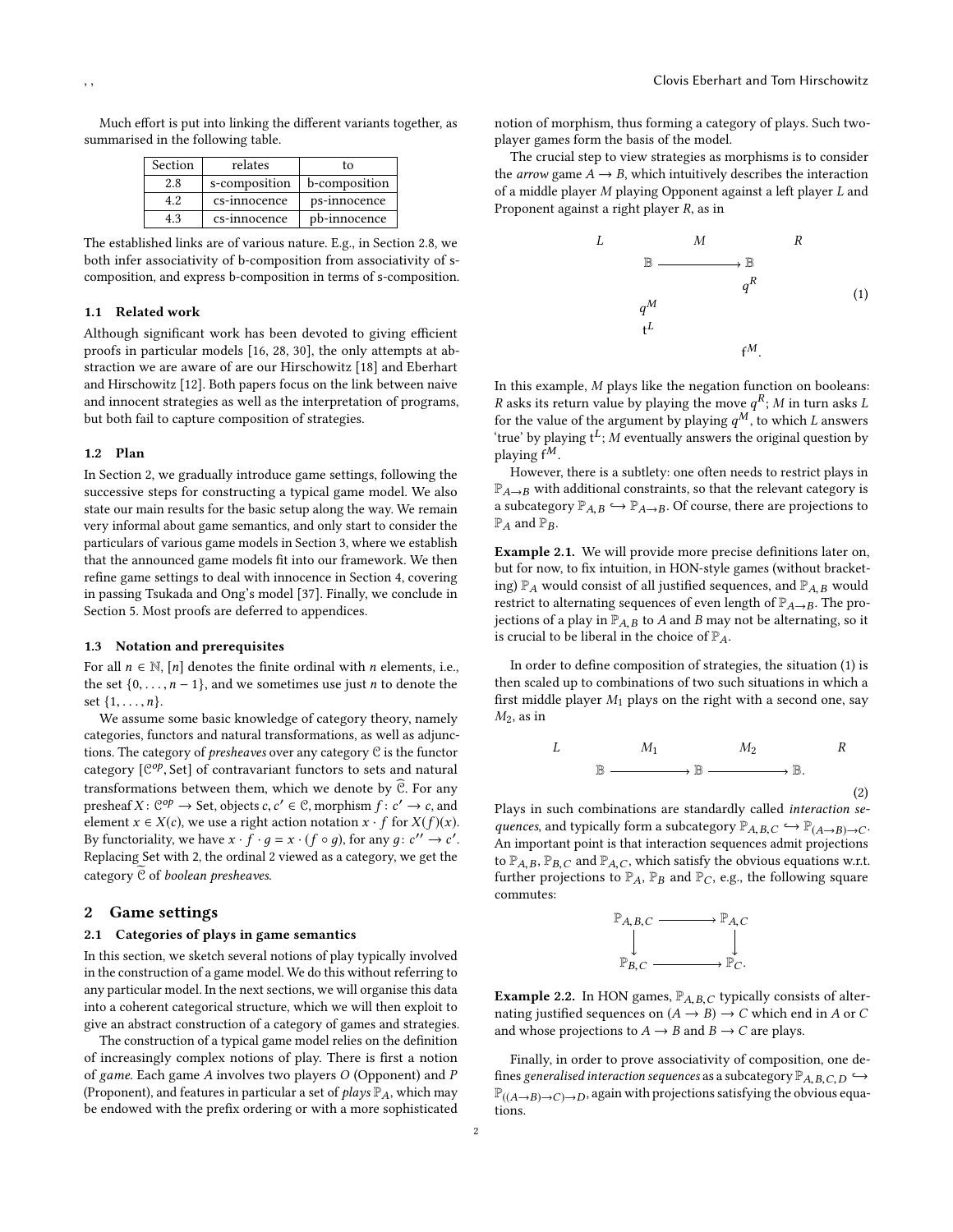#### 2.2 Plays as a category-valued presheaf

Let us now organise all this data  $(\mathbb{P}_A, \mathbb{P}_{A,B}, \mathbb{P}_{A,B,C}, \mathbb{P}_{A,B,C,D})$  into a simple categorical structure. First, as suggested by our notation, for all lists  $L = (A_0, \ldots, A_{n-1})$  of games, we may construct a category  $\mathbb{P}_L$ .

<span id="page-2-0"></span>**Example 2.3.** In the HON case, we may take  $\mathbb{P}_L$  to consist of alternating justified sequences on  $(\ldots(A_0 \rightarrow A_2) \rightarrow \ldots) \rightarrow A_{n-1}$ whose projection to each  $A_i \rightarrow A_{i+1}$  is a play, and which end in  $A_0$  or  $A_{n-1}$ , the rightmost arena.

For the same reasons as before, we get projections  $\delta_k : \mathbb{P}_L \to$ <br> $\mathbb{P}_k$  (for 'delete k') for all  $k \in [n]$ . A similar construction rele- $\mathbb{P}_{L\setminus A_k}$  (for 'delete k'), for all  $k \in [n]$ . A similar construction, rele-<br>yout for defining identity strategies (so-called convert strategies)  $\mathbb{P}_{L\setminus A_k}$  (for delete  $\kappa$  ), for all  $\kappa \in [n]$ . A similar construction, relevant for defining identity strategies (so-called *copycat* strategies), is *insertions*  $\iota_k : \mathbb{P}_L \to \mathbb{P}_{L^{+k}}$  (for 'insert k'), where  $k \in [n]$  and  $L^{+k}$ <br>denotes L with the kth game duplicated  $E \circ \iota_k : \mathbb{P}_A \circ \mathbb{P}_A \circ \iota_k$ denotes L with the kth game duplicated. E.g.,  $\iota_1: \mathbb{P}_{A,B} \to \mathbb{P}_{A,B,B}$ . Intuitively, this functor maps any play  $u$  in  $\mathbb{P}_{A,B}$  to the interaction sequence in  $\mathbb{P}_{A,B,B}$  which duplicates all moves on B. So in a situa-tion like [\(2\)](#page-1-2),  $M_2$  would act as a 'proxy' between  $M_1$  and R, repeating  $M_1$ 's moves to R and conversely. For a precise definition and an example in the case of HON games, see Section [3.1.](#page-4-1)

This may all be packed up into the comma category ∆/A, or more precisely  $i/\ulcorner A\urcorner$ , where

- $\ulcorner A \urcorner : 1 \rightarrow$  Set is the functor picking A;
- i:  $\Delta \hookrightarrow$  Set is the embedding of the simplicial category  $\Delta$ into sets.

Let us recall that  $\Delta$  has finite ordinals [n] as objects, with monotone maps as morphisms. So concretely,  $\Delta/A$  has finite lists of games as objects, i.e., maps  $L: [n] \rightarrow \mathbb{A}$  for some  $n = \{0, \ldots, n-1\}$ , and as morphisms  $(n, L) \rightarrow (n', L')$  all monotone maps f making the following triangle commute:  $\frac{1}{2}$  following triangle commute:



**Example 2.4.** Let  $d_k^n : [n] \to [n+1]$  miss  $k \in [n]$ , i.e.,  $d_k^n(i) = i$ for  $i < k$  and  $d_h^n(j) = j + 1$  for  $j \ge k$ . Then, e.g.,  $d_1^2$  yields a<br>map  $(A, C) \rightarrow (A, B, C)$  for all games  $A, B, C$  Similarly, consider map  $(A, C) \rightarrow (A, B, C)$  for all games  $A, B, C$ . Similarly, consider  $i^n : [n+1] \rightarrow [n]$  which collapses  $k \in [n] \subset [n+1]$  and  $k+1 \in [n+1]$  $i_k^n$ :  $[n+1] \rightarrow [n]$  which collapses  $k \in [n] \subseteq [n+1]$  and  $k+1 \in [n+1]$ .<br>Eq. for  $n = 2$  and  $k = 0$ , it vialds a map  $(A \cap B) \rightarrow (A \cap B)$  for all  $A$ . E.g., for  $n = 2$  and  $k = 0$ , it yields a map  $(A, A, B) \rightarrow (A, B)$  for all A and B.

As promised, this yields a way to organise the various categories of plays involved in a typical game model into a coherent categorical structure. Indeed, we will show below that, for quite a few game models, the assignment  $L \mapsto \mathbb{P}_L$  induces a category-valued presheaf on  $\Delta/\mathbb{A}$ , i.e., a functor  $(\Delta/\mathbb{A})^{op} \to \text{Cat}$ . Furthermore, the maps  $\delta_k$ <br>and  $\iota_k$  introduced earlier will respectively be given by  $\mathbb{P}(d_k)$  and and  $\iota_k$  introduced earlier will respectively be given by  $\mathbb{P}(\mathsf{d}_k)$  and  $\mathbb{P}(\mathsf{d}_k)$ .  $\mathbb{P}(\mathsf{i}_k)$ .<br>In

In the following, we will only need to use this structure up to lists of length 4:

**Definition 2.5.** For any  $p \le q$  and set A, let  $\mathbb{A}_{[p,q]}$  denote the full subcategory of  $\Delta$ /A spanning lists L of length between p and q.

In the next sections, we will define strategies, composition and copycat strategies abstractly, based on the category-valued presheaf  $\mathbb{P}$  on  $\mathbb{A}_{[1,4]}$ . This is quite demanding, but we are rewarded with a higher-level view of composition, which vields abstract proofs of higher-level view of composition, which yields abstract proofs of

associativity and unitality, assuming a few additional properties of P. We will define a game setting to consist of a set A and a category-valued presheaf satisfying these additional properties.

# 2.3 Notions of strategy

Let us now start our reconstruction of a game model from an arbitrary category-valued presheaf  $\mathbb P$  on  $\mathbb A_{[1,4]}$ . Our first step is to define strategies. Standardly, a strategy  $\pi: A \to B$  is a prefix-closed set of strategies. Standardly, a strategy  $\sigma: A \rightarrow B$  is a prefix-closed set of plays in  $\mathbb{P}_{A,B}$  (generally required to be non-empty). Equivalently, plays in  $\mathbb{P}_{A,B}$  (generally required to be non-empty). Equivalently,<br>it is a functor  $\mathbb{P}_{A,B}^{op} \to 2$ , the ordinal 2 viewed as a category. In<br>Tsukada and Ong's model [37]  $\mathbb{P}_{A,B}$  is a proper category and strate-Tsukada and Ong's model [\[37\]](#page-10-2),  $\mathbb{P}_{A,B}$  is a proper category, and strategies are generalised to *presheaves* on  $\mathbb{P}_{A,B}$ , i.e., functors  $\mathbb{P}_{A,B}^{op} \to$  Set.<br>This is indeed a generalisation because 2 embeds into Set (more on This is indeed a generalisation because 2 embeds into Set (more on this in Section [2.8\)](#page-3-0).

The basis of our approach will be the general notion:

<span id="page-2-1"></span>**Definition 2.6.** Let the category of *strategies* from A to B be  $\overline{P_{A,B}}$ . The category of *boolean strategies* is  $\widetilde{P_{A,B}}$ .

## 2.4 Polynomial functors

The next step in our reconstruction of a game model from  $A$  and  $P$  is to define identities and composition, which will rely on polynomial functors, which we now briefly recall.

<span id="page-2-2"></span>Notation 1. Any functor  $F: \mathcal{C} \to \mathcal{D}$  induces a restriction, or precomposition functor  $\Delta_F : \widehat{\mathcal{D}} \to \widehat{\mathcal{C}}$  mapping any  $X : \mathcal{D}^{op} \to$  Set to  $X \circ F^{op}$ , where  $F^{op}$ :  $C^{op} \to D^{op}$  acts just as F but on opposite cate-<br>sories When C and D are small, this restriction functor has both a gories. When  $C$  and  $D$  are small, this restriction functor has both a left and a right adjoint, which we respectively denote by  $\Sigma_F$  and  $\Pi_F$ ,<br>as in as in



The left and right adjoints are respectively given by left and right extension, and enjoy explicit descriptions, both in terms of coends and ends and in terms of colimits and limits [\[25,](#page-10-21) [35\]](#page-10-22). A brief description of how they work is included for completeness in Appendix [A.1,](#page-10-23) but most of the paper should be accessible without reading it.

Definition 2.7. A functor is polynomial iff it is isomorphic to some finite composite of functors of the form  $\Delta_F$ ,  $\prod_F$  and  $\sum_F$ .

This definition is very close to Kock [\[23,](#page-10-14) Chapter 16] – it might even turn out to be the same if Kock's presheaf polynomial functors are ever proved to be closed under composition.

#### 2.5 Copycat as a polynomial functor

As a warm-up before considering composition, we would like to start with our abstract definition of identities, which are standardly given by copycat strategies. A natural way to define the copycat strategy  $id_A: A \to A$  is to decree that it accepts all plays in  $\mathbb{P}_{A,A}$ which are in the image of the insertion functor  $\iota_0 \colon \mathbb{P}_A \to \mathbb{P}_{A,A}$ . Indeed, recalling [\(1\)](#page-1-1) and according to the discussion of insertions, right after Example [2.3,](#page-2-0) such plays are precisely those in which M acts as a proxy between  $L$  and  $R$ , which agrees with the standard definition of copycat strategies.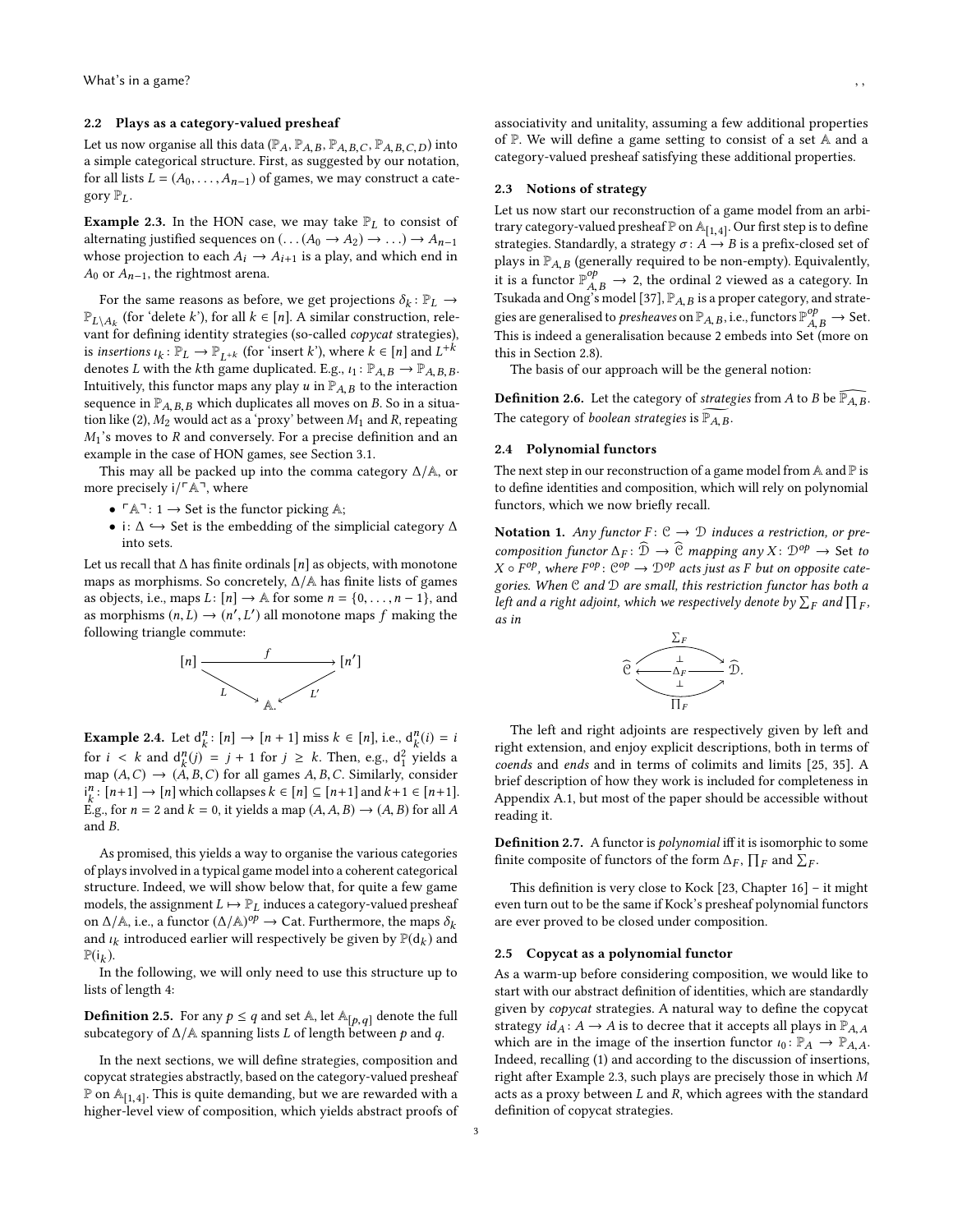This definition has the advantage of concreteness, but as announced we need to give an equivalent, polynomial definition. Because an object of a category  $\mathbb C$  is the same as a functor  $1 \to \mathbb C$ , we may define  $id_A$  as a functor  $1 \rightarrow \overline{P}_{A}$ , Furthermore, 1 is a presheaf category: indeed it is  $\widehat{\theta}$ , presheaves over the empty category. So we may view copycat over A as a functor  $\widehat{\emptyset} \to \widehat{\mathbb{P}}_{A,\overline{A}}$ . In order to present it as a polynomial functor, we will need to assume that the insertion functor  $\iota_0 \colon \mathbb{P}_A \to \mathbb{P}_{A,A}$  is a discrete fibration. Let us recall the definition:

<span id="page-3-5"></span>**Definition 2.8.** A functor  $p: \mathcal{E} \to \mathcal{B}$  is a *discrete fibration* when for all objects  $e \in \mathcal{E}$  and morphisms  $f : b \to p(e)$  there exists a unique morphism  $u : e' \to e$  such that  $p(u) = f$ . Such a morphism<br>is called a *cartesian lifting* of e along f. Let DE h<sub>as</sub> denote the full is called a *cartesian lifting* of e along  $f$ . Let  $DFib_{\mathcal{B}}$  denote the full subcategory of Cat/B spanning discrete fibrations.

For us, the relevant property of discrete fibrations is the following characterisation of left extension along them:

<span id="page-3-4"></span>**Lemma 2.9.** For any discrete fibration  $p: \mathcal{E} \to \mathcal{B}$ , presheaf  $X \in \mathcal{E}$ , and object  $b \in \mathcal{B}$ , we have  $\sum_{p} p(X)(b) \cong \sum_{p} p(e) = b X(e)$ , where  $\sum_{p} p(e) = b Y(e)$ means left extension in the left-hand side and disjoint union on the right-hand one.

Here is our polynomial presentation of copycat:

<span id="page-3-6"></span>**Proposition 2.10.** If the insertion functor  $\iota_0 : \mathbb{P}_A \to \mathbb{P}_{A,A}$  is a discrete fibration, then the functor

$$
\widehat{\emptyset} \xrightarrow{\prod_!} \widehat{\mathbb{P}_A} \xrightarrow{\Sigma_{i_0}} \widehat{\mathbb{P}_{A,A}}
$$

is isomorphic the copycat strategy  $id_A$ .

Proof. See Section [B.1.](#page-13-0) □

#### 2.6 Composition as a polynomial functor

The next step is to express composition of strategies using the same language of polynomial functors. Let us first recall the standard definition in the boolean case: the composite  $\sigma$ ;  $\tau$  of two boolean strategies  $\sigma$  and  $\tau$  over  $(A, B)$  and  $(B, C)$  respectively, is defined to accept all plays  $p \in \mathbb{P}_{A,C}$  for which there exists  $u \in \mathbb{P}_{A,B,C}$  such that  $\delta_1(u) = p$  and<br> $\delta_2(u) \in \sigma$ 

 $\delta_2(u) \in \sigma$  and  $\delta_0(u) \in \tau$ .<br>In Tsukada and Ong [\[37\]](#page-10-2), this is extended to a polynomial functor  $\mathbb{P}_{A,B} \times \mathbb{P}_{B,C} \to \mathbb{P}_{A,C}$ , whose definition is essentially a proofrelevant version of the boolean one. If we understand ' $\sigma$  accepts play p' as  $\sigma(p) = {\star}$ , then, e.g.,  $\delta_2(u) \in \sigma$  above becomes  $\star \in \sigma(\delta_2(u))$ . We get:

<span id="page-3-1"></span>**Definition 2.11.** The composite  $\sigma$ ;  $\tau$  of two strategies  $\sigma$  and  $\tau$  over  $(A, B)$  and  $(B, C)$  respectively, is defined to map any play  $p \in \mathbb{P}_{A,C}$ to the set of triples  $(u, x, y)$  where  $u \in \mathbb{P}_{A, B, C}$  is such that  $\delta_1(u) = p$ and

$$
x \in \sigma(\delta_2(u))
$$
 and  $y \in \tau(\delta_0(u)).$ 

Let us present this polynomially. First, by universal property of coproduct we have  $\overline{\mathbb{P}_{A,B}} \times \overline{\mathbb{P}_{B,C}} \cong \mathbb{P}_{A,B} + \overline{\mathbb{P}_{A,B}}$ , so we reduce to defining a functor  $\mathbb{P}_{A,B}$  +  $\mathbb{P}_{B,C}$   $\rightarrow$   $\widehat{\mathbb{P}_{A,C}}$ . Here is our candidate composition:

<span id="page-3-8"></span>Definition 2.12. Let m denote the polynomial functor

$$
\widehat{\mathbb{P}_{A,B} + \mathbb{P}_{B,C}} \xrightarrow{\Delta_{\delta_2 + \delta_0}} \widehat{\mathbb{P}_{A,B,C} + \mathbb{P}_{A,B,C}} \xrightarrow{\prod_{[id,id]}} \widehat{\mathbb{P}_{A,B,C}} \xrightarrow{\sum_{\delta_1}} \widehat{\mathbb{P}_{A,C}}.
$$

This definition is legitimated by:

<span id="page-3-7"></span>Proposition 2.13. The functor m agrees with Definition [2.11,](#page-3-1) i.e., for all  $\sigma$  and  $\tau$ , we have  $(\sigma; \tau) \cong m[\sigma, \tau]$ .

Proof sketch (see Section [B.1](#page-13-0) for a full proof). By discrete fibredness, the final  $\sum_{\delta_1}$  says that for all  $p \in \mathbb{P}_{A,C}$ , the formula for m[ $\sigma$ ,  $\tau$ ]( $p$ ) will start by

$$
\sum_{\mathbb{P}_{A,\,B,\,C} \mid \delta_1(u) = p} \ldots (u).
$$

 $u \in \mathbb{P}_{A,B,C}[\delta_1(u)=p]$ <br>By a very general computation, the  $\prod_{[id,id]}$  says that, viewing the intermediate result in  $\mathbb{P}_{A,B,C}$   $\widehat{F \vdash P_{A,B,C}}$  as a pair  $[\sigma', \tau']$ , the formula continues with  $\sigma'(u) \times \tau'(u)$ , which in our case directly<br>instantiates to  $\sigma(\delta_0(u)) \times \tau(\delta_0(u))$  as desired instantiates to  $\sigma(\delta_2(u)) \times \tau(\delta_0(u))$ , as desired.  $\Box$ 

Remark 1. The discrete fibredness hypothesis is satisfied in most game models, with the notable exception of the saturated interpretation of AJM games (see Section [3.4\)](#page-6-0), in which the projection is a non-discrete fibration. The construction still goes through, but we here stick to discrete fibrations for simplicity.

## 2.7 Game settings, associativity and unitality

We have now expressed copycat strategies and composition abstractly, relying only on the postulated category-valued presheaf. Let us now consider associativity. It has become standard in game semantics to prove associativity of composition using a *zipping* result [\[8\]](#page-10-24) stating that both squares

<span id="page-3-2"></span>
$$
\mathbb{P}_{A,B,C,D} \longrightarrow \mathbb{P}_{A,B,D} \qquad \mathbb{P}_{A,B,C,D} \longrightarrow \mathbb{P}_{A,C,D} \qquad (3)
$$
\n
$$
\mathbb{P}_{B,C,D} \longrightarrow \mathbb{P}_{B,D} \qquad \mathbb{P}_{A,B,C} \longrightarrow \mathbb{P}_{A,C} \qquad (3)
$$

are pullbacks on objects. This holds in all considered game models, and constitutes the last bit of our axiomatisation:

Definition 2.14. A game setting consists of a set A (whose elements we call *arenas*) and a category-valued presheaf  $P$  on  $A_{[1,4]}$ such that all projections  $\mathbb{P}_{A,B,C} \to \mathbb{P}_{A,C}$  and insertions  $\mathbb{P}_{A} \to \mathbb{P}_{A,A}$ are discrete fibrations, and all squares [\(3\)](#page-3-2) are pullbacks on objects.

We call both squares [\(3\)](#page-3-2) the *zipping* squares of  $\mathbb{P}$ . One of our main results is:

<span id="page-3-3"></span>Theorem 2.15. In any game setting, composition of strategies is associative up to isomorphism, and copycat strategies are units up to isomorphism.

*Proof.* See Section B.2. 
$$
\Box
$$

#### <span id="page-3-0"></span>2.8 The boolean case

Let us conclude this section by treating the boolean case: until now, our strategies were given by general presheaves (Definition [2.6\)](#page-2-1). We would like to derive from Theorem [2.15](#page-3-3) that boolean strategies also form a category.

The bridge to the boolean case is given by the embedding  $r: 2 \hookrightarrow$ Set mapping  $0 \leq 1$  to  $\emptyset \rightarrow 1$ . This functor has a left adjoint l mapping ∅ to 0 and collapsing all non-empty sets to 1. Furthermore, r being fully faithful, we have in fact a full reflection (please note: this means that the right adjoint is fully faithful, not the left adjoint!), which induces a further one between presheaves and boolean presheaves: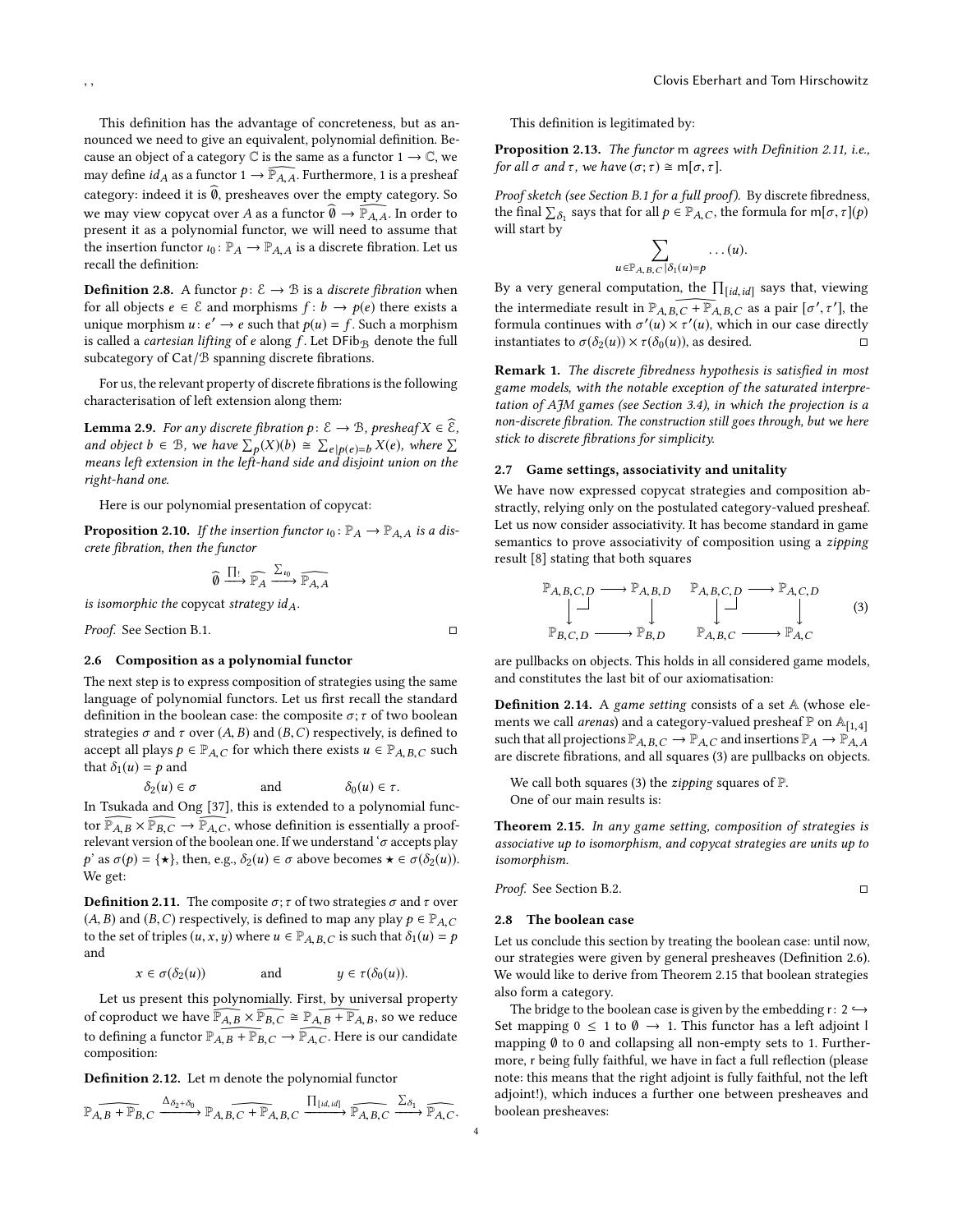<span id="page-4-5"></span>**Proposition 2.16.** For any small category  $\mathbb C$ , post-composition by l and r yield a full reflection

$$
[\mathbb{C}^{op}, \text{Set}] \xrightarrow[\underline{r}]{\underline{I}} [\mathbb{C}^{op}, 2].
$$

The left adjoint  $\mathsf{I}_!$  is called booleanisation.

*Proof.* The functor  $r_!$  is clearly a continuous full embedding, hence a right adjoint by the special adjoint functor theorem, and thus a full, reflective embedding.

Because 2 is complete and cocomplete, replacing Set with 2 in Notation [1](#page-2-2) yields a notion of boolean polynomial functor.

Notation 2. Any functor  $F: \mathcal{C} \to \mathcal{D}$  induces restriction, left extension and right extension functors between boolean presheaf categories C and D, respectively denoted by  $\Delta_F$ ,  $\Sigma_F$  and  $\prod_F$ . Accordingly, the healean version of any polynomial functor P will be denoted by  $\overline{P}$ boolean version of any polynomial functor P will be denoted by  $\overline{P}$ .

We may thus transfer our polynomial definitions of copycat and composition to boolean strategies. Concrete examples of game settings will be considered in Section [3,](#page-4-0) for which we have:

**Proposition 2.17.** In all the game settings of Section [3,](#page-4-0)  $\overline{m}$  coincides with standard composition.

As desired, we obtain:

<span id="page-4-2"></span>Proposition 2.18. In any game setting, composition of boolean strategies is associative and unital up to isomorphism.

Proof. See Section [B.4.](#page-15-0) □

<span id="page-4-6"></span>Remark 2. Please note that we have not claimed that boolean composition agrees with general, set-based composition, i.e., commutation of the left-hand diagram below.

$$
\mathbb{P}_{A,B} \xrightarrow{r_{1}} \mathbb{P}_{B,C} \xrightarrow{m} \mathbb{P}_{A,C}
$$
\n
$$
\mathbb{P}_{A,B} \xrightarrow{r_{1}} \mathbb{P}_{B,C} \xrightarrow{r_{1}} \mathbb{P}_{A,C}
$$

In fact it does not in general, and this is the main cause for the failure of stability of boolean, innocent strategies under composition [\[15,](#page-10-5) Section 3.7.2]. What does hold, however, is

- commutation of booleanisation with composition as on the left below (this is the main idea for the proof of Proposition [2.18\)](#page-4-2),
- the characterisation of boolean composition given below right, as set-based composition followed by booleanisation.

$$
\mathbb{P}_{A,B} + \mathbb{P}_{B,C} \xrightarrow{\mathbb{m}} \mathbb{P}_{A,C} \longrightarrow \mathbb{P}_{A,B} + \mathbb{P}_{B,C} \xrightarrow{\mathbb{m}} \mathbb{P}_{A,B} + \mathbb{P}_{B,C} \xrightarrow{\mathbb{m}} \mathbb{P}_{A,C}
$$
\n
$$
\mathbb{P}_{A,B} + \mathbb{P}_{B,C} \xrightarrow{\mathbb{m}} \mathbb{P}_{A,C} \longrightarrow \mathbb{P}_{A,C} \xrightarrow{\mathbb{m}} \mathbb{P}_{A,C}
$$

Let us move on to exhibit a few concrete game settings. We will return to the boolean case in Section [4.3](#page-9-1) where we consider boolean innocence.

# <span id="page-4-0"></span>3 Applications

In this section, we show that a number of standard game models fit into our framework. In Section [3.1,](#page-4-1) we consider HON games, in their p-form first, which by the results of Section [2](#page-1-0) yields categories of ps and pb-strategies. We then refine our results by considering variants in which some constraints are imposed on strategies (or

equivalently plays): a first, local form of constraint is treated in Section [3.2;](#page-5-0) a more global form of constraint, obtained by enriching games with validity predicates on plays, is considered in Section [3.3.](#page-6-1) All these variants are shown to form game settings (hence yield categories of ps and pb-strategies). AJM games are considered in Section [3.4,](#page-6-0) and also shown to form a game setting. Finally, we explain in Section [3.5](#page-7-1) why Blass games fail to form a game setting.

# <span id="page-4-1"></span>3.1 Hyland-Ong games and strategies

Let us now consider HON games in more detail, and show that they form a game setting. We mostly follow Harmer's [\[15\]](#page-10-5) presentation. For simplicity, we adopt the following innocuous<sup>[1](#page-4-3)</sup> modification of the standard notion of arena:

Definition 3.1. An arena is a simple, countable, directed acyclic **Definition 3.1.** An *arena* is a simple, countable, directed acyclic<br>graph A equipped with a subset  $\sqrt{A}$  of *initial* vertices, or *roots*, such<br>that for all vertices m\_all naths from m to some initial vertex have that for all vertices  $m$ , all paths from  $m$  to some initial vertex have the same parity.

In particular, simple, upside-down forests form arenas. The intuition is that reachable vertices of an arena are moves in a two-player game, and that an edge  $m \rightarrow m'$  in the forest means that m is en-<br>chled or justified by  $m'$ . If the path from m to some root bas even abled, or justified by  $m'$ . If the path from m to some root has even<br>length then  $O(\log n)$  propert) is playing: otherwise  $P(\text{for Proponent})$ length, then O (for Opponent) is playing; otherwise P (for Proponent) is. E.g., all roots are played by O.

<span id="page-4-4"></span>Example 3.2. A very simple arena, called o, is the single-vertex graph. For a less trivial example, the boolean type B may be inter-

$$
t \stackrel{q}{\frown} f.
$$

Now that we have defined arenas, let us move on to define plays. The idea, explained at length, e.g., in McCusker [\[27\]](#page-10-25), is that plays are sequences of moves in which  $O$  and  $P$  take turns. But a subtlety is that moves may be played several times. So for any edge  $m \rightarrow m'$ in the considered arena, there may be several occurrences of  $m$ and *m'*. We thus decorate sequences of moves with justification pointers matching those of the considered arena. pointers matching those of the considered arena.

Definition 3.3. <sup>A</sup> justified sequence on any arena <sup>A</sup> consists of a natural number  $n \in \mathbb{N}$ , equipped with maps  $f: n \to ob(A)$  and  $\varphi: n \to \{0\} \uplus n$  (recalling Section [1.3\)](#page-1-3) such that, for all  $i \in n$ ,

 $\bullet$   $\varphi(i) < i$ ,

preted as the arena q

- $\varphi(t) < t$ ,<br>• if  $\varphi(i) = 0$  then  $f(i) \in \sqrt{A}$ , and<br>• if  $\varphi(i) \neq 0$ , then there is an edg
- if  $\varphi(i) \neq 0$ , then there is an edge  $f(i) \rightarrow f(\varphi(i))$  in A.

Let  $\mathbb{P}_A$  denote the poset of justified sequences on  $A$ , with prefix ordering.

We will draw justified sequences  $(n, f, \varphi)$  as the sequence of their  $f(i)$ 's, with arrows to denote  $\varphi$ , as is standard in game semantics.

Example 3.4. Here is a justified sequence in the boolean arena:  $q \sqrt{q^2 + f}$  f, where times flows to the right.

As mentioned in [\(1\)](#page-1-1), game semantics proceeds by letting a middle player M play on two arenas A and B, with specific restrictions on when switching between  $A$  and  $B$  is allowed. For this, we form the compound arena  $A \rightarrow B$ :

<span id="page-4-3"></span> $^1$ Tsukada and Ong use forest-shaped arenas.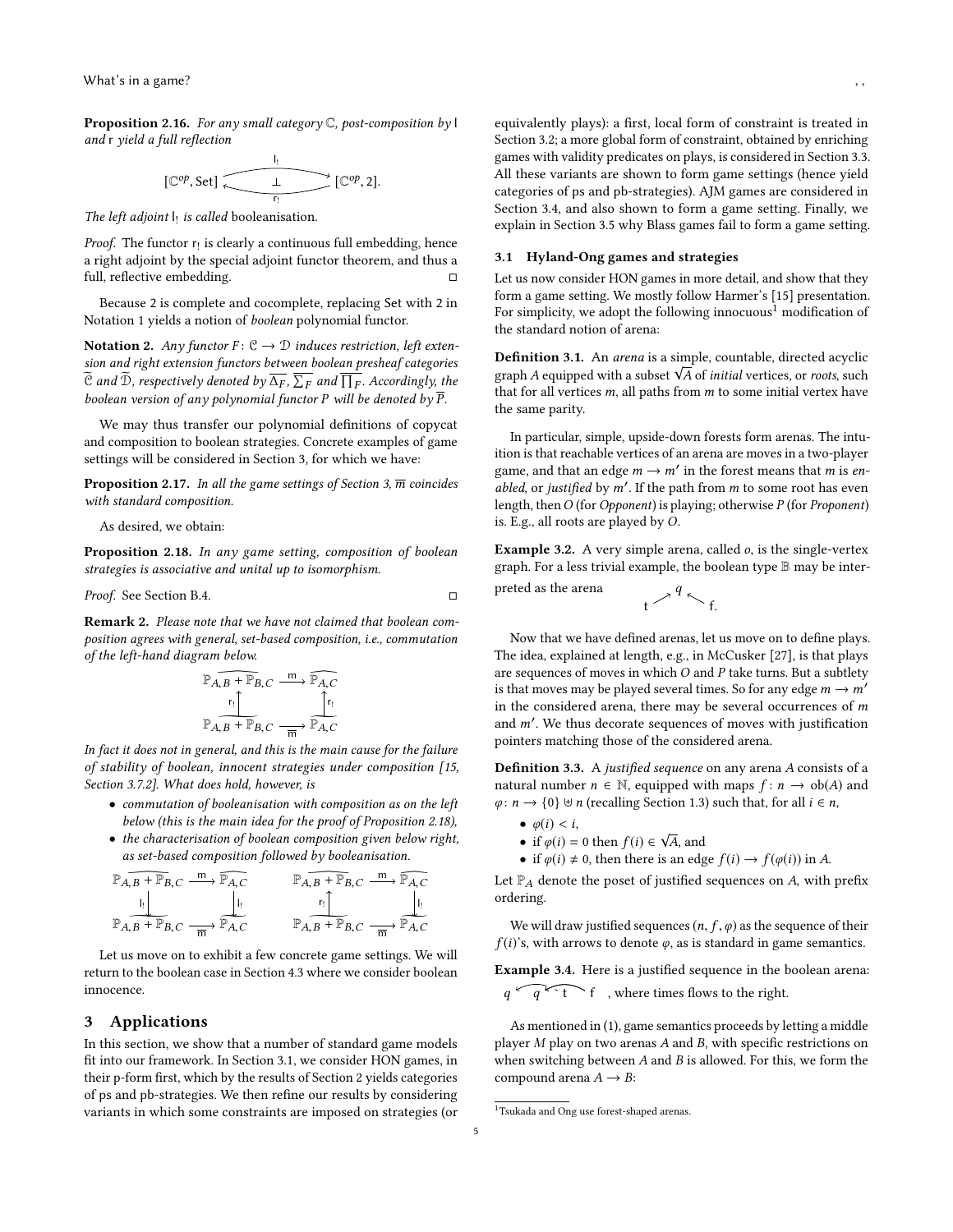**Definition 3.5.** For any two arenas A and B, let  $A \rightarrow B$  denote the arena obtained by taking the disjoint union of A and B as directed<br>∞washe adding an adgain,  $\mathbf{w}'$  for all  $\mathbf{w} \in \mathbb{R}$  and  $\mathbf{w}' \in \mathbb{R}$  and graphs, adding an edge  $m \to m'$  for all  $m \in \sqrt{A}$  and  $m' \in \sqrt{B}$ , and taking  $\sqrt{B}$  and  $\sqrt{B}$  and  $\sqrt{B}$  is not empty otherwise we take  $A \to B$ graphs, adding an edge  $m \to m$  for all  $m \in \sqrt{a}$  and  $m \in \sqrt{b}$ , and<br>taking  $\sqrt{B}$  as  $\sqrt{A \to B}$  (if B is not empty, otherwise we take  $A \to B$ <br>to be empty) to be empty).

The switching constraints mentioned above are implemented by considering a subposet of  $\mathbb{P}_{A\to B}$ :

**Definition 3.6.** For any two arenas A and B, let  $\mathbb{P}_{A,B}$  denote the poset of *plays* on  $(A, B)$ , i.e., *alternating* justified sequences of even length on  $A \rightarrow B$ .

Alternation here means that, for any  $s = (n, f, \varphi)$ ,  $f(i)$  is played by O iff i is odd.

Example 3.7. Recalling the arena o from Example [3.2,](#page-4-4) and calling



where time flows downwards (so the play really is  $r'rqrqfqr$ ) and arrows denote justification pointers arrows denote justification pointers.

We are now in a position to define the insertion functors  $\iota_0 : \mathbb{P}_A \to$  $\mathbb{P}_{A,A}$ : they send any justified sequence  $m_1 \dots m_n$  to some play in which  $P$  mimics the behaviour of  $O$ . The technical definition is which P mimics the behaviour of O. The technical definition is not particularly illuminating, but the example following it should convince the reader that nothing really difficult is going on here.

**Definition 3.8.** For any justified sequence  $p = (m_1 \dots m_n)$  on A, let  $u_0(p)$  be the sequence  $(m_1, k_1)(m_1, l_1) \dots (m_n, k_n)(m_n, l_n)$ , where  $k_i$  and  $l_i$  denote either 0 or 1, according to the component of  $A \rightarrow A$ in which the move is played. If  $m_i$  is an O-move, then  $k_i = 1$  and  $l_i = 0$  and otherwise  $k_i = 0$  and  $l_i = 1$ . Pointers are as in a except  $l_i = 0$ ; and otherwise  $k_i = 0$  and  $l_i = 1$ . Pointers are as in p except for initial moves on the left, i.e., moves of the form  $(m, 0)$  with  $m \in \sqrt{4}$  which are justified by the corresponding  $(m, 1)$  $m \in \sqrt{A}$ , which are justified by the corresponding  $(m, 1)$ .

Example 3.9. The justified sequence on B below left, which is not alternating, yields the copycat play on the right:



The next step is interaction sequences, for which the basic idea is: any play in  $(A \rightarrow B) \rightarrow C$  may be projected to  $\mathbb{P}_{A \rightarrow B}$ ,  $\mathbb{P}_{B \rightarrow C}$ , and even  $\mathbb{P}_{A\to C}$ , by prolongating pointers (i.e.,  $a \to b \to c$  becomes  $a \rightarrow c$ ). Following Example [2.2,](#page-1-4) we put:

Definition 3.10. An interaction sequence is a justified sequence on  $(A \rightarrow B) \rightarrow C$  ending in A or C, whose projections to  $A \rightarrow B$  and  $B \to C$  are plays. Let  $\mathbb{P}_{A,B,C}$  denote the poset of interaction sequences with prefix ordering.

As desired, the projection to  $A \rightarrow C$  is also a play, and we have monotone maps  $\delta_k : \mathbb{P}_{A_0, A_1, A_2} \to \mathbb{P}_{A_i, A_j}$  with  $i < j$  in  $\{0, 1, 2\} \setminus \{k\}$ .<br>We may define *generalised interaction sequences* similarly to ob-

We may define generalised interaction sequences similarly to obtain:

**Proposition 3.11.** The category-valued presheaf  $\mathbb P$  defined by respectively taking  $\mathbb{P}_A$ ,  $\mathbb{P}_{A,B}$ ,  $\mathbb{P}_{A,B,C}$  and  $\mathbb{P}_{A,B,C,D}$  to be the posets of all justified sequences, plays, interaction sequences and generalised interaction sequences, for all arenas A, B,C,D, with projections and insertions as above, forms a game setting.

*Proof.* Projections  $\delta_1$ :  $\mathbb{P}_{A,B,C} \to \mathbb{P}_{A,C}$  are discrete fibrations: the restriction of any  $u \in \mathbb{P}_{A,B,C}$  along any  $p \leq \delta_1(u)$  may be taken to be the shortest prefix of  $u$  whose projection is  $p$  (longer such prefixes do not end in A or C). The fact that squares [\(3\)](#page-3-2) are pullbacks<br>on objects is the standard zipping lemma. on objects is the standard zipping lemma.

#### <span id="page-5-0"></span>3.2 Constraining strategies: local constraints

In the previous section, we consider a rather rough notion of play. Standardly, further constraints are considered on strategies, such as P-visibility, O-visibility, well-threadedness, and well-bracketing (when games are equipped with an appropriate question-answer discipline). E.g., a P-visible strategy is one which only accepts Pvisible plays. One then needs to prove that such constraints are robust, i.e., are preserved by composition and satisfied by identities. This is done in a very clean and modular way in Harmer's thesis [\[15,](#page-10-5) Chapter 3].

In order for our framework to apply to such constrained strategies, we may start from the game setting for unconstrained plays and convert the proof of robustness of constraint c into the construction of a sub-game setting  $\mathbb{P}^c.$ 

For each constraint  $c \in \{P\text{-}vis, O\text{-}vis, wb, wt\}$ , respectively denoting P-visibility, O-visibility, well-bracketing and well-threadedness:

- $\mathbb{P}_{A,B}^c$  is the full sub-poset of  $\mathbb{P}_{A,B}$  consisting of plays satisfy-<br>ing the constraint  $\alpha$ ing the constraint  $c$ ;
- ing the constraint c;<br>
  $\mathbb{P}_{A}^{c}$  is the full sub-poset of  $\mathbb{P}_{A}$  whose insertions are in  $\mathbb{P}_{A,A}^{c}$ .<br>  $\mathbb{P}_{A}^{c}$  is the full sub-poset of  $\mathbb{P}_{A}$  whose presenting to
- $\mathbb{P}_{A,B,C}^{\mathcal{C}}$  is the full sub-poset of  $\mathbb{P}_{A,B,C}$  whose projections to  $P_{A,B}^{\alpha}$  and  $P_{B,C}^{\alpha}$  respectively factor through  $P_{A,B}^{\alpha}$  and  $P_{B,C}^{\alpha}$ ;
- $\mathbb{P}_{A,B,C,D}^{c}$  is the full sub-poset of  $\mathbb{P}_{A,B,C,D}$  whose projections to  $\mathbb{P}_{A,B}$ ,  $\mathbb{P}_{B,C}$  and  $\mathbb{P}_{C,D}$  respectively factor through  $\mathbb{P}_{A,B}^c$  ,  $\mathbb{P}_{A,B}^c$  ,  $\mathbb{P}_{B,C}^c$  and  $\mathbb{P}_{C,D}^c$  $\overline{\phantom{a}}$  $\mathbb{P}_{B,C}^c$  and  $\mathbb{P}_{C,D}^c$ .

One delicate point is then to show that unmentioned projections also factor through the appropriate constrained posets.

**Proposition 3.12.** For all constraints  $c$ ,  $\mathbb{P}^c_{A,B,C} \to \mathbb{P}_{A,C}$  factors through  $\mathbb{P}^c$ through  $\mathbb{P}_{A,C}^{c}$ .

Proof. For P-visibility, this is [\[15,](#page-10-5) Proposition 3.4.3]. The (implicit) proof of [\[26,](#page-10-16) Lemma 2.8] handles O-visibility and well-bracketing. Well-threadedness follows similarly to  $P$ -visibility.

**Proposition 3.13.** For all constraints  $c$ ,  $\mathbb{P}^c$  forms a sub-game setting of  $\mathbb{P}$  $of **F**$ .

*Proof.* First, to see that projections  $\delta_1$  are discrete fibrations, it is enough to observe that all involved constraints are stable under prefix. It remains to show that constrained plays satisfy zipping. But

A,C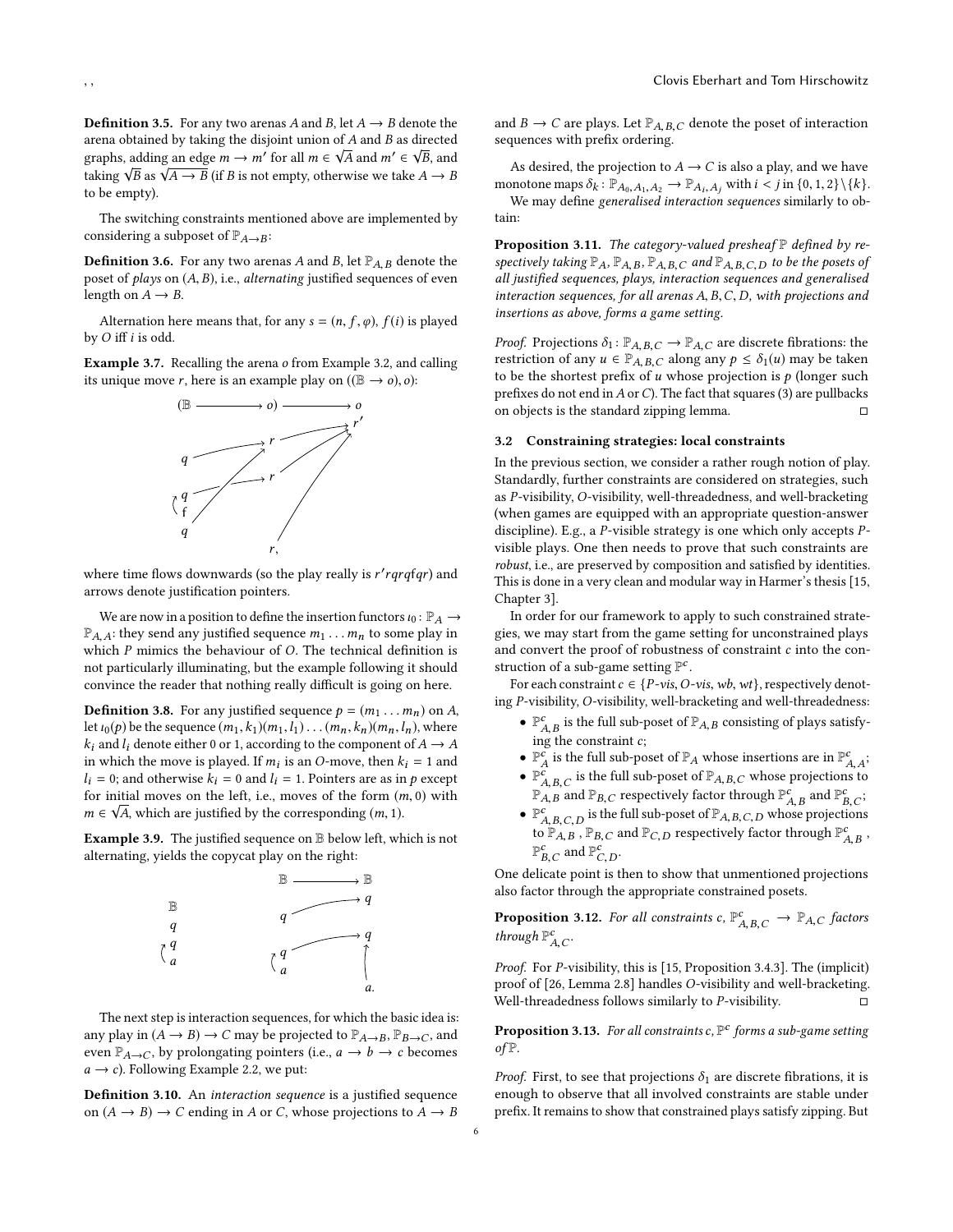constraints are merely imposed on the projections of interaction sequences, and thus are clearly stable under zipping.  $□$ 

**Corollary 3.14.** For all sets of constraints in  $\{P\text{-vis}, O\text{-vis}, wb, wt\}$ , arenas and strategies satisfying these constraints form a category.

As satisfactory as it seems, this result does not tell us that composition is the considered sub-game settings agrees with the original. Let us show that it does, by considering the general case. Consider any embedding  $c \colon \mathbb{P}^c \hookrightarrow \mathbb{P}$  of game settings sharing a common set<br>of arenas. We need to prove that the polynomial functor, say  $m^c$ of arenas. We need to prove that the polynomial functor, say  $\mathsf{m}^c$ , mimicking our polynomial composition m on  $\mathbb{P}^{\mathcal{C}}$  is compatible with the inclusion  $c: \mathbb{P}^c \hookrightarrow \mathbb{P}$ . In order to make this more precise, let us observe that each strategy  $\sigma \in \widehat{\mathbb{P}_{A,B}^c}$  is canonically mapped to  $\Sigma_c(\sigma) \in \widehat{\mathbb{P}_{A,B}}$ . Intuitively,  $\Sigma_c(\sigma)$  should act just as  $\sigma$  on  $\mathbb{P}_{A,B}^c$  and be empty elsewhere. In order for this to hold, we merely need to assume that the considered constraint is stable under prefix, which in the general case amounts to requiring c to be a discrete fibration.

Lemma 3.15. If c is a discrete fibration, then for any  $\sigma$  we have

- $\sum_{c} (\sigma)(c(p)) \cong \sigma(p)$  for all  $p \in \mathbb{P}_{A,B}^{c}$  and
- $\sum_{c}(\sigma)(q) = \emptyset$  for all  $q \in \mathbb{P}_{A,B}$  outside the essential image of c.

Proof. By Lemma [2.9.](#page-3-4) □

 $\overline{\phantom{0}}$ 

We may now express the desired compatibility of composition with c as  $m(\sum_{c}(\sigma), \sum_{c}(\tau)) \cong \sum_{c} (m^{c}(\sigma, \tau))$ . This however requires an additional hypothesis, saying that an interaction sequence  $u \in$  $\mathbb{P}_{A,B,C}$  is in  $\mathbb{P}_{A,B}^c$  as soon as its projections to  $\mathbb{P}_{A,B}$  and  $\mathbb{P}_{B,C}$  are.

Example 3.16. To see why, imagine that there exists some interaction sequence  $u \in \mathbb{P}_{A,B,C} \setminus \mathbb{P}_{A,B,C}^c$  such that  $\delta_2(u)$  and  $\delta_0(u)$ are in the respective essential images of  $\mathbb{P}^c_{A,B}$  and  $\mathbb{P}^c_{B,C}$ , say as  $c(p_1)$  and  $c(p_2)$ . Further assuming that  $\sigma$  and  $\tau$  accept  $p_1$  and  $p_2$ ,<br> $m(\sum (\sigma) \sum (\tau)$  clearly accepts  $\delta_{\tau}(u)$  while  $\sum (m^c(\sigma, \tau))$  does not m( $\Sigma_c(\sigma)$ ,  $\Sigma_c(\tau)$ ) clearly accepts  $\delta_1(u)$ , while  $\Sigma_c(m^c(\sigma, \tau))$  does not, because the interaction sequence which could witness it lies outside  $\mathbb{P}^c$  (assuming that no interaction sequence from  $\mathbb{P}^c$  projects to  $\delta_1(u)$ ).

This hypothesis essentially says that the considered constraint may be checked locally, hence our terminology:

**Definition 3.17.** An embedding  $c: \mathbb{P}^c \hookrightarrow \mathbb{P}$  between game set-<br>tings sharing the same set of arenas is a *local constraint* iff its comtings sharing the same set of arenas is a local constraint iff its components are discrete fibrations and any  $u \in \mathbb{P}_{A,B,C}$  is essentially in the image of c if  $\delta_2(u)$  and  $\delta_0(u)$  are.

Remark 3. The locality constraint may be expressed concisely as a sheaf condition (see Lemma [B.9\)](#page-16-0).

<span id="page-6-2"></span>**Proposition 3.18.** For all local constraints  $c: \mathbb{P}^c \hookrightarrow \mathbb{P}$ , the square

$$
\overbrace{\mathbb{P}_{A,B}^{c}}^{\mathbb{P}_{A}^{c}} \times \overbrace{\mathbb{P}_{B,C}^{c}} \xrightarrow{m^{c}} \overbrace{\mathbb{P}_{A,C}^{c}}^{\mathbb{P}_{A,C}^{c}}
$$
  

$$
\overbrace{\mathbb{P}_{A,B}}^{\mathbb{P}_{A,B}} \times \overbrace{\mathbb{P}_{B,C}}^{\mathbb{P}_{B,C}} \xrightarrow{m} \overbrace{\mathbb{P}_{A,C}}^{\mathbb{P}_{A,C}}
$$

commutes up to isomorphism.

Proof. See Section [B.5.](#page-16-1) □

#### <span id="page-6-1"></span>3.3 Constraining strategies: predicates

Beyond the constraints mentioned above, a similar result may be proved for the refined notion of game in McCusker's thesis [\[26\]](#page-10-16). McCusker's games A are just like arenas, except that they come equipped with an abstract validity predicate  $P_A$ , which is a subset of the set  $L_A$  of legal plays, i.e., alternated, well-bracketed,  $P$ - and O-visible justified sequences. This predicate is only required to be non-empty, prefix-closed, and such that for all  $p \in P_A$  and set I of occurrences of initial moves in  $p$ , the restriction  $p_{|I}$  of  $p$  to moves hereditarily justified by some move in  $I$  is again in  $P_A$ .

McCusker then defines  $P_{A\rightarrow B}$  to consist of legal plays in  $L_{A\rightarrow B}$ whose projections to A and B are in  $P_A$  and  $P_B$  (instead of simply  $L_A$  and  $L_B$ ), respectively. Interaction sequences are then defined as in the standard case, with the additional constraint that both projections to  $(A, B)$  and  $(B, C)$  are in  $P_{A\rightarrow B}$  and  $P_{B\rightarrow C}$ , respectively.

Let us now show that this again yields a game setting. Denoting the new posets by  $\mathbb{P}_{A}^{P}, \mathbb{P}_{A,B}^{P}$ , etc., we have:

**Proposition 3.19.** Projections  $\mathbb{P}_{A,B,C}^P \to \mathbb{P}_{A,C}$  factors through  $\mathbb{P}_P^P$  $\mathbb{P}^P_{A,C}$ 

*Proof.* Being in  $P_{A\to C}$  is only about projections being in  $P_A$  and  $P_{\alpha}$  which is taken care of by the condition on projections to (4, B)  $P_C$ , which is taken care of by the condition on projections to  $(A, B)$  and  $(B, C)$ . and  $(B, C)$ . □

Similarly:

**Proposition 3.20.**  $\mathbb{P}^P$  is a game setting, and a local constraint of  $\mathbb{P}$ .

Proof. As before, projections are discrete fibrations because validity predicates are stable under prefix. It only remains to show that zipping holds, which again follows from  $P_{A\rightarrow B}$  being only about projections to  $A$  and  $B$ .

There are other kinds of constraints like innocence or singlethreadedness, which may not be treated this way. We will deal with innocence in Section [4.](#page-7-0)

#### <span id="page-6-0"></span>3.4 AJM games: a partial answer

Let us now briefly consider an alternative approach to game semantics by Abramsky et al. [\[6\]](#page-10-0). On the one hand, this approach is more elementary than Hyland and Ong's in that games do not feature justification pointers. So, e.g., composition of strategies is significantly simpler. On the other hand, games feature a partial equivalence relation between plays, which needs to be dealt with at the level of strategies.

In order to organise such games into a game setting, we have two sensible choices for the notion of morphism between plays: beyond the prefix ordering, we may also incorporate equivalence between plays. Presheaves then amount to so-called saturated strategies. We adopt Harmer's presentation [\[15\]](#page-10-5).

**Definition 3.21.** A game A consists of two sets  $O_A$  and  $P_A$ , respectively of Opponent and Proponent moves, equipped with a partial, prefix-closed equivalence relation  $\approx$  on alternated sequences of moves started by Opponent, for which any two equivalent plays have the same length, and such that

if  $s \approx t$  and  $sa \approx sa$ , then there exists a' such that  $sa \approx ta'$ .

Let  $\mathbb{P}_A$  consist of all alternated sequences of moves  $s$  started by Opponent, such that  $s \approx s$ . Then, for any games A and B, we form the game  $A \rightarrow B$ , which has  $O_{A\rightarrow B} = P_A + O_B$  and  $P_{A\rightarrow B} = O_A + P_B$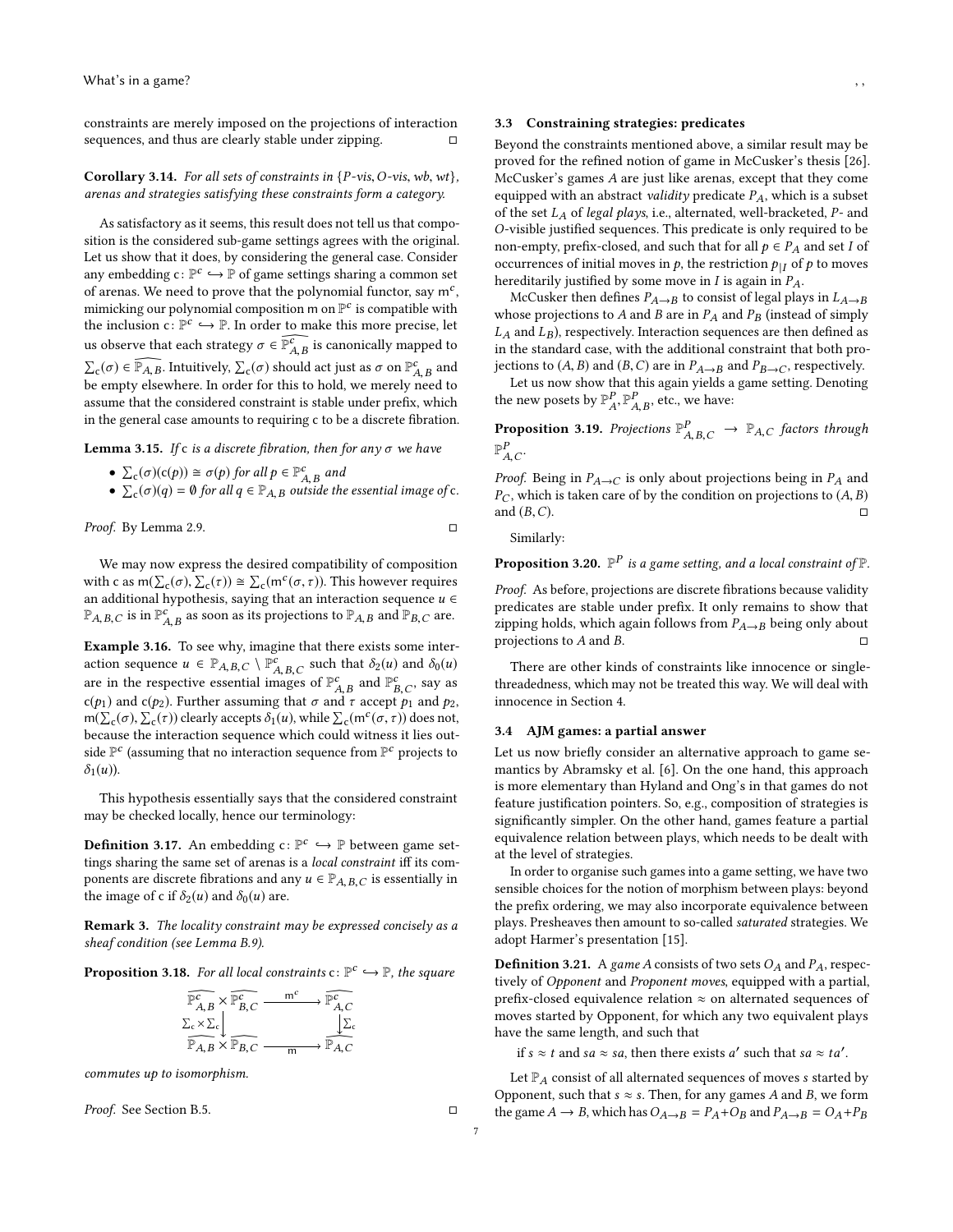and  $s \approx_{A\rightarrow B} t$  iff s and t play in the same component at each stage and their projections are equivalent in A, resp. B. The poset  $\mathbb{P}_{A,B}$ may then be defined as the set of plays in  $A \rightarrow B$  equipped with prefix ordering. Similarly defining  $\mathbb{P}_{A,B,C}$  and  $\mathbb{P}_{A,B,C,D}$  we obtain:

## Proposition 3.22. AJM games form a game setting.

Proof. Squares [\(3\)](#page-3-2) being pullbacks on objects is the standard zipping lemma. To show that projections  $\delta_1 : \mathbb{P}_{A,B,C} \to \mathbb{P}_{A,C}$  are discrete fibrations, we need to be able to canonically restrict any  $u \in \mathbb{P}_{A,B,C}$ along any  $s \leq \delta_1(u)$ : just take the longest prefix of u mapped to s to s.  $\Box$ 

For saturated strategies, the idea is to incorporate for all A, B the partial equivalence relations  $\approx_A$  and  $\approx_B$  into the category of plays.

**Proposition 3.23.** AJM games form a category-valued presheaf by mapping each list of games to the corresponding set of plays with as morphisms between any two plays u and v:

- a singleton when there exists some play w such that  $u \approx w \leq v$ , or equivalently there exists w such that  $u \leq w \approx v$ ;
- none otherwise.

However, the obtained category-valued presheaf is not a game setting, because projections  $\mathbb{P}_{A,B,C} \to \mathbb{P}_{A,C}$  and insertions  $\mathbb{P}_{A} \to$  $\mathbb{P}_{A,A}$  are not discrete fibrations. Indeed, the fibres of  $\mathbb{P}_{A,B,C} \to$ <br> $\mathbb{P}_{A,B,C}$  are proper groupoids in general, thus making it a non-discrete  $\mathbb{P}_{A,C}$  are proper groupoids in general, thus making it a non-discrete<br>Crothendieck fibration. The case of  $\mathbb{P}_{A,D}$   $\mathbb{P}_{A,D}$  is worse; the Grothendieck fibration. The case of  $\mathbb{P}_A \to \mathbb{P}_{A,A}$  is worse: the restriction of a play in  $s \in \mathbb{P}_A$  along a morphism  $p \to q$  in  $\mathbb{P}_{A,A}$ may at best be mapped to some  $p'$  isomorphic to p in general,<br>thus making it a *Street fibration* Our approach may generalise in thus making it a Street fibration. Our approach may generalise in this direction, but this will involve advanced categorical concepts such as stacks (which are to fibrations as sheaves are to discrete fibrations), so we leave it for future work.

#### <span id="page-7-1"></span>3.5 A non-example: Blass games

In the previous sections, we have shown that several approaches to game semantics form game settings, with the exception of the saturated AJM setting. It may be instructive to consider Blass's games [\[9,](#page-10-26) [10\]](#page-10-8), as they are well-known for their non-associative composition. Our account essentially follows Abramsky [\[4,](#page-10-17) Section 3], through the lens of game settings.

Definition 3.24. A Blass game consists of a family of rooted trees, together with a *polarity* in  $\{P, O\}$ .

Vertices are thought of as positions in the game, with alternating polarities. The given polarity indicates which player is to start the game, by choosing the initial position. The fact that Proponent may start is a notable difference with arena games. Another difference is that the given family of trees genuinely represents the 'game tree' – no move may be played twice. This determines the definition of  $\mathbb{P}_A$ , for any game  $A = (T, \pi)$ : it is the poset consisting of positions (i.e. vertices of T plus a formal initial position), with  $x \leq u$  when (i.e., vertices of T, plus a formal initial position), with  $x \leq y$  when  $x$  is above  $y$  in  $T$ .

For  $\mathbb{P}_{A,B}$  things become a bit more complicated. Strategies should be based on the *linear implication* game  $A \rightarrow B$ , which is constructed much as in, e.g., AJM games. First, one lets  $A^{\perp}$  denote the same vith the same family of trees as A but with opposite polarity game with the same family of trees as A but with opposite polarity. Then, one defines  $A \rightarrow B$  by interleaving moves from  $A^{\hat{\perp}}$  and  $B$ <br>with natural switching conditions: Opponent is to play as soon with natural switching conditions: Opponent is to play as soon as possible. In other words, if the respective polarities in  $A^{\perp}$  and

B are OP, PO, or OO, then O is to play; otherwise P is. There is a catch, however: if the polarity is OO and Opponent plays, say in B, we reach a position with polarity OP, and Opponent is to play again, which breaks alternation. This is rectified by defining  $A \rightarrow B$  to comprise *compound* moves from *OO* to *PP*, for each pair of moves in  $\overline{A}^{\perp}$  and B. This settles the definition of  $\mathbb{P}_{A,B}$ , up to some technicalities some technicalities.

The next level is to define  $\mathbb{P}_{A,B,C}$ . Glossing over the details, this should consist of sequences of moves in  $A$ ,  $B$  and  $C$ , whose projections to  $\mathbb{P}_{A,B}$ ,  $\mathbb{P}_{B,C}$  and  $\mathbb{P}_{A,C}$  are well-defined. However, we may show that with these definitions, the squares [\(3\)](#page-3-2) cannot both be pullbacks in general. Indeed, consider the case where the respective polarities of A, B, C and D are O, P, O and P, and A is non-empty. Then, let  $\mathbb{P}^l_{A,B,C,D}$  denote the left-hand pullback and  $\mathbb{P}_{A,B,C,D}^{r}$  denote the right-hand one. We will show that both pullbacks cannot be the same category by exhibiting a play in  $\mathbb{P}^l_{A.B.C.D}$  which is not in  $\mathbb{P}^r_{A.B.C.D}$ . First, let us observe that the initial polarities from the respective points of view of  $A \rightarrow B$ ,<br> $B \rightarrow C$  and  $C \rightarrow D$  are like so:  $B \to C$  and  $C \to D$  are like so:

|  | $A \longrightarrow B$ $B \longrightarrow C$ $C \longrightarrow D$ |  |
|--|-------------------------------------------------------------------|--|
|  | $A^{\perp}$ $B$ $B^{\perp}$ $C$ $C^{\perp}$ D                     |  |
|  | $P$ $P$ $Q$ $Q$ $P$ $P$ .                                         |  |

Letting a denote any root of A, the sequence a is then legal in  $\mathbb{P}_{A,B,D}$ (the polarities are PP both in  $A \rightarrow B$  and  $A \rightarrow D$ ) and the empty sequence is legal in  $\mathbb{P}_{B,C,D}$ . Thus, a is legal in  $\mathbb{P}_{A,B,C,D}^{l}$  by the left-<br>band pullboal: Hourouse if the two pullboals wave isomorphic, then hand pullback. However, if the two pullbacks were isomorphic, then by the properties of projections  $a \in \mathbb{P}^l_{A, B, C, D}$  would be mapped to  $a \in \mathbb{P}^r$  $a \in \mathbb{P}_{A,B,C,D}^{r}$  under the isomorphism. But  $\mathbb{P}_{A,B,C,D}^{r}$  cannot contain<br>c hoover this play is illegal in  $\mathbb{P}_{A,B,C,D}^{r}$  (hoover the polyrity is *PO* a because this play is illegal in  $\mathbb{P}_{A,B,C}$  (because the polarity is PO in  $A \rightarrow C$ ).

# <span id="page-7-0"></span>4 Innocence

#### 4.1 Concurrent innocence

In the previous sections, we have constructed a category of games and strategies parameterised over an arbitrary game setting which presents the advantage of unifying a number of such categories as instances of the same construction. However, in game models of purely functional languages, the relevant category is the identityon-objects subcategory of innocent strategies. In this section, we extend game settings with a notion of view, which allows us to construct a subcategory of innocent strategies.

In order to achieve this, we will use the recent recasting of innocence as a sheaf condition [\[18,](#page-10-12) [19,](#page-10-27) [37\]](#page-10-2). Starting from HON games, the first step is to refine the posets  $\mathbb{P}_A$ ,  $\mathbb{P}_{A,B}$ , ... into proper categories (with exactly the same objects), say  $\mathbb{P}_A^+$ ,  $\mathbb{P}_A^+$ ,  $\mathbb{P}_{A,B}^+$ , ..., with the crucial feature that for any play  $p \in \mathbb{P}^+_{A,B}$  and move  $m \in p$ , there is a morphism  $[p]_m \to p$  from the *P*-view of *m* to  $p^2$  $p^2$ . This of course does not hold with the prefix ordering as the view is rarely course does not hold with the prefix ordering, as the view is rarely a prefix. This idea was introduced by Melliès [\[28\]](#page-10-18) in a slightly different setting.

Passing from  $\mathbb P$  to  $\mathbb P^+$  raises the issue of how to extend the abstract framework. Should it now contain two category-valued presheaves? Or should we simply forget about prefix-based strategies and accept  $\mathbb{P}^+$  as the new basic set up? We do not make any definitive choice here, but for simplicity and modularity reasons, we choose to first

<span id="page-7-2"></span> $^{2}\mathrm{We}$  omit the definition of views, as it is unnecessary for understanding the rest.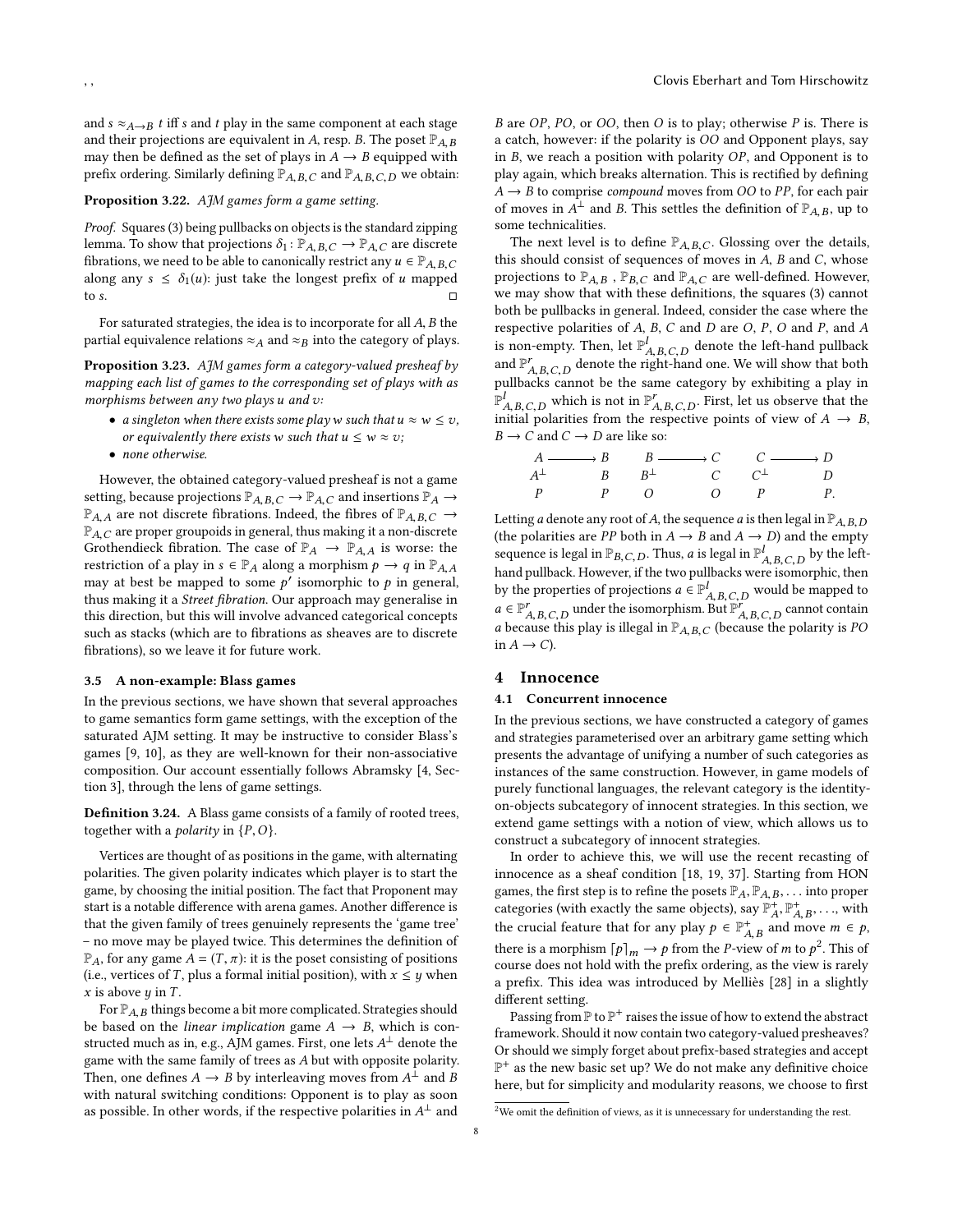work with  $\mathbb{P}^+$  only, and in a second round explore the connection with P.

Indeed, perhaps surprisingly, we have:

**Proposition 4.1.** Tsukada and Ong's  $\mathbb{P}^+$  forms a game setting.

Proof. Follows from Lemmas 39, 46 and 47 of Tsukada and Ong  $[36]$ .

Returning to the abstract setting, the new data thus merely consists of a full subcategory  $i_{A,B} : \mathbb{V}_{A,B} \hookrightarrow \mathbb{P}_{A,B}^+$ , for all  $A, B$ , whose objects are called views A,B objects are called views.

Definition 4.2. The category of innocent strategies is the essential image of  $\prod_{i_A, B}$ :  $\widehat{\mathbb{V}_{A, B}} \to \widehat{\mathbb{P}_{A, B}^+}$ . The domain  $\widehat{\mathbb{V}_{A, B}}$  is the category  $\overline{\phantom{a}}$ of behaviours.

We now would like to establish that in any game setting equipped with such full embeddings, innocent strategies form a subcategory. However, our proof relies on two additional properties. The first, already observed by Tsukada and Ong [\[37,](#page-10-2) Lemma 32], states that one can reconstruct uniquely any interaction sequence from its projection to  $\mathbb{P}_{A,C}$ , say u, together with a compatible family, for each view  $v$  of  $u$  of an interaction sequence projecting to  $v$ . The second property essentially says that any morphism  $v \to \delta_2(u)$ from a view  $v \in V_{A,B}$  to the projection of some  $u \in \mathbb{P}^+_{A,B,C}$  factors canonically through the projection of some view (and similarly for  $\delta_0$ ).

Let us introduce introduce both properties in more detail.

The first property essentially says that interaction is local. To state it, we need to recall the following standard construction and its prime property.

**Definition 4.3.** The *category of elements*  $\mathbb{C}/X$  of any presheaf  $X \in \widehat{\mathbb{C}}$  has as objects all pairs  $(c, x)$  with  $x \in X(c)$  and as morphisms  $(c, x) \rightarrow (c', x')$  all morphisms  $f : c \rightarrow c'$  such that  $x' \cdot f = x$ . Let  $p_X: \mathbb{C}/X \to \mathbb{C}$  map any  $(c, x)$  to c, and any f to itself.

**Proposition 4.4.** The assignment  $X \mapsto (\mathbb{C}/X, p_X)$  extends to a functor el:  $\widehat{\mathbb{C}} \to \mathsf{DFib}_{\mathbb{C}}$  (recalling Definition [2.8\)](#page-3-5).

*Proof.* The cartesian lifting of  $(c', x')$  along any  $f : c \to c'$  is given<br>by f itself viewed as a morphism  $(c, x', f) \to (c', x')$  in  $C/X$ by f itself, viewed as a morphism  $(c, x' \cdot f) \rightarrow (c'$  $\ddot{x}$  $\int$ ) in  $\mathbb{C}/X$ .  $\Box$ 

This functor el is in fact an adjoint equivalence.

**Definition 4.5.** Consider the functor sing: DFib<sub>C</sub>  $\rightarrow \widehat{\mathbb{C}}$  mapping any discrete fibration  $p: \mathbb{E} \to \mathbb{C}$  to the presheaf  $\text{sing}(p)(c) = p^{-1}(c)$ , with action on morphisms given by cartesian lifting.

<span id="page-8-0"></span>Proposition 4.6. The functors

$$
\widehat{\mathbb{C}}\xrightarrow[\text{sing}]{\text{el}}DFib_{\mathbb{C}}
$$

form an adjoint equivalence.

Let us now state the first property we need to impose on game settings with embeddings  $i_{A,B} : \mathbb{V}_{A,B} \hookrightarrow \mathbb{P}_{A,B}^+$ . The projection  $\mathbb{P}_{A,B,C} \to \mathbb{P}_{A,C}$ , as a discrete fibration, induces a presheaf sing( $\mathbb{P}_{A,B,C}$ )<br>on  $\mathbb{P}_{A,B,C}$  which we will require to be in the essential image of on  $\mathbb{P}_{A,C}$  which we will require to be in the essential image of

$$
\prod_{\mathbf{i}_{A,B}}:\widehat{\mathbb{V}_{A,C}}\to\widehat{\mathbb{P}_{A,C}}.
$$

This is equivalent to requiring that  $\text{sing}(\mathbb{P}_{A,B,C})$  be a sheaf for the Grothendieck topology induced by the embedding  $\mathbb{V}_{A,C} \to \mathbb{P}_{A,C}$ . Similarly, we require the presheaf induced by  $\iota_0 \colon \mathbb{P}_A \to \mathbb{P}_{A,A}$  to be a sheaf for the Grothendieck topology induced by the embedding  $\mathbb{V}_{A,A} \to \mathbb{P}_{A,A}$ . Let us record this as:

**Definition 4.7.** A game setting  $(A, \mathbb{P})$  equipped with full embeddings  $i_{A,B}$ :  $\mathbb{V}_{A,B} \hookrightarrow \mathbb{P}_{A,B}$  is local iff sing( $\mathbb{P}_{A,B,C}$ ) and sing( $\mathbb{P}_{A}$ ) are sheaves.

**Proposition 4.8.** Tsukada and Ong's  $\mathbb{P}^+$  is local.

*Proof.* For  $\mathbb{P}_{A,B,C}$ , the result is precisely [\[37,](#page-10-2) Lemma 32]. For  $\mathbb{P}_{A}$ , just observe that a play is copycat iff all its views are.

So locality is the first property we need to require of our game settings with views. The second property has to do with projections, e.g.,  $\delta_2$ :  $\mathbb{P}_{A,B,C} \to \mathbb{P}_{A,B}$ . It essentially says that any morphism  $v \to \delta_2(u)$  with  $v \in \mathbb{V}_{A,B}$  and  $u \in \mathbb{P}_{A,B,C}$  factors 'canonically' through some  $\delta_2(w)$  with  $w \in \mathbb{V}_{A,B,C}$ , where  $\mathbb{V}_{A,B,C}$  denotes the full subcategory of  $\mathbb{P}_{A,B,C}$  projecting to  $\mathbb{V}_{A,C}$  (or otherwise said,  $\mathbb{V}_{A,B,C} = \mathbb{P}_{A,B,C} \times_{\mathbb{P}_{A,C}} \mathbb{V}_{A,C}$ ). In order to define such canonicity, we appeal to the theory of analytic functors [\[21,](#page-10-29) [38,](#page-10-30) [39\]](#page-10-31).

**Definition 4.9** (Weber [\[38,](#page-10-30) [39\]](#page-10-31)). A functor  $T: \mathbb{C} \to \mathbb{D}$  admits generic factorisations relative to an object  $d \in \mathbb{D}$  iff any  $f : d \rightarrow Tc$ admits a factorisation as below left

$$
\begin{array}{ccc}\n d & d & \xrightarrow{g'} & Tb \\
 g & & g & \xrightarrow{Tk & & \uparrow b \\
 Ta & \xrightarrow{Th} & Tc & & Ta \xrightarrow{Th} & Tc\n\end{array}
$$

such that for all commuting squares as the exterior above right, there exists a lifting  $k$  as shown making the diagram commute, or more precisely such that  $g' = Tk \circ g$  and  $h = h'k$ . The middle object a is called the arity of  $f = \text{all}$  such factorisations share the same a a is called the arity of  $f$  – all such factorisations share the same a up to isomorphism.

For all subcategories  $\mathbb{B} \hookrightarrow \mathbb{C}$  and  $\mathbb{E} \hookrightarrow \mathbb{D}$ , a functor  $\mathbb{C} \to \mathbb{D}$ admitting generic factorisations relative to all objects of E with arities in  $\mathbb B$  is called  $(\mathbb B, \mathbb E)$ -analytic [\[13\]](#page-10-32).

**Definition 4.10.** A game setting  $(A, \mathbb{P})$  equipped with full embeddings  $i_{A,B}$ :  $\mathbb{V}_{A,B} \hookrightarrow \mathbb{P}_{A,B}$  is view-analytic when  $\delta_2$  is  $(\mathbb{V}_{A,B,C}, \mathbb{V}_{A,B})$ analytic and  $\delta_0$  is ( $\mathbb{V}_{A,B,C}, \mathbb{V}_{B,C}$ )-analytic.

Proposition 4.11. Tsukada and Ong's game setting [\[37\]](#page-10-2) is viewanalytic.

*Proof.* This follows from [36, Lemma 36]. 
$$
\Box
$$

We may now state our main result about innocence:

**Definition 4.12.** An *innocent game setting* is a game setting  $(A, P)$ equipped with full embeddings  $i_{A,B} : \mathbb{V}_{A,B} \hookrightarrow \mathbb{P}_{A,B}$ , which is both local and view-analytic.

<span id="page-8-1"></span>Theorem 4.13. In any innocent game setting, innocent strategies form a subcategory.

Again, we defer the proof to the more technical Section [B.6.](#page-16-2)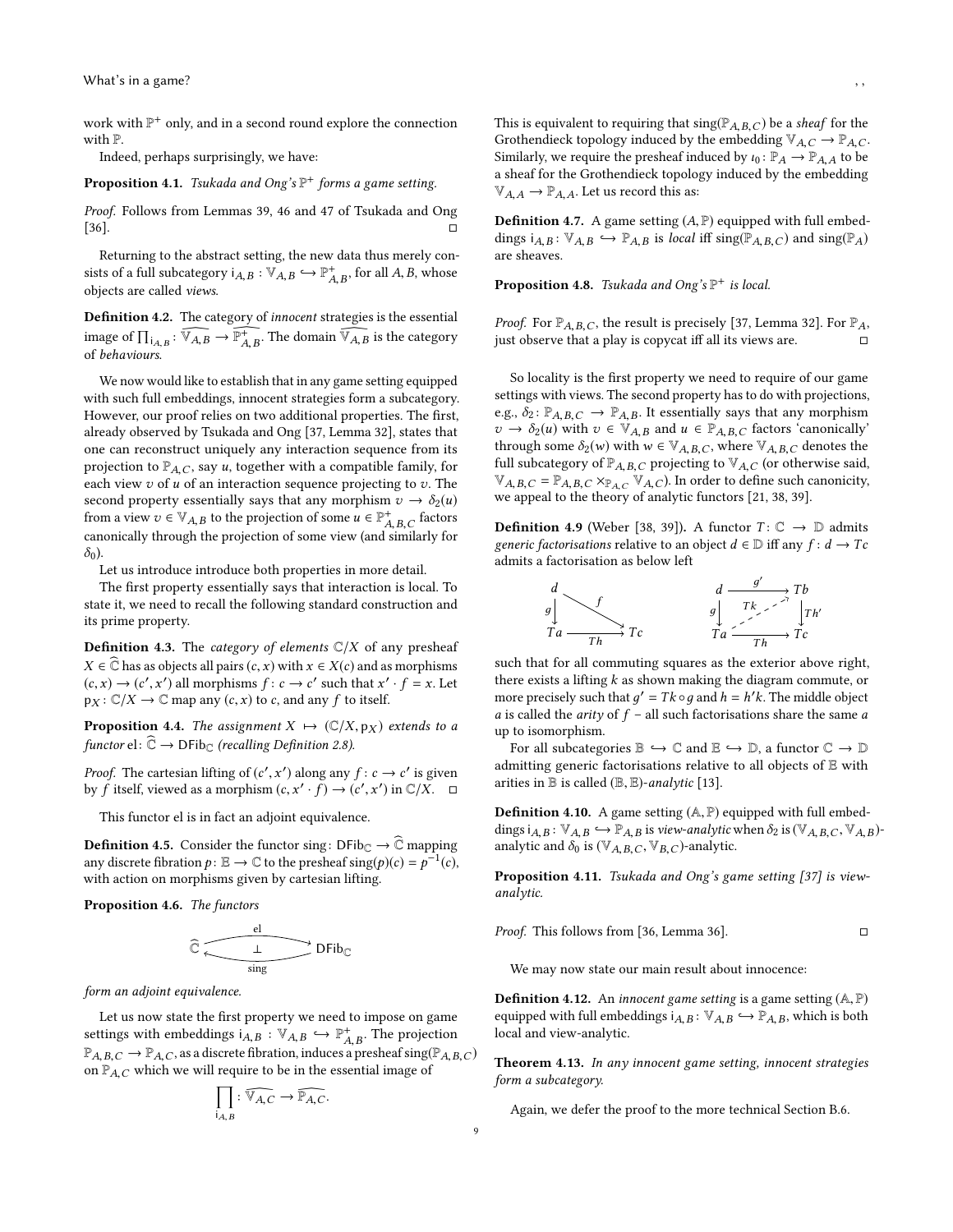#### <span id="page-9-0"></span>4.2 Prefix-based innocence

In the previous section, we have shown that innocent strategies behave well in any innocent game setting. However, our only concrete example of an innocent game setting for now is Tsukada and Ong's P <sup>+</sup>. There is in fact a further example, given by enriching arenas with bracketing information and restricting  $\mathbb{P}^+_{AB}$  to well-bracketed plays [\[37,](#page-10-2) Section VII]. This shows that innocence is stable under cs-composition. How about pb-composition? As mentioned before, innocence is not stable under pb-composition in general [\[15,](#page-10-5) Section 3.7.2], unless one restricts to deterministic strategies. In an attempt to better understand this phenomenon, we first move in this section from cs-composition to ps-composition, and prove that innocence remains stable. In the next section, we will explain why this does not carry over to pb-composition, although, as is well-known, it does on deterministic strategies.

We here proceed by first defining innocent, prefix-based strategies in an extended framework and then showing that our definition agrees with the standard one (which is only defined on boolean behaviours). We then show that ps-innocent strategies include copycats and are closed under composition.

<span id="page-9-2"></span>**Definition 4.14.** Consider game settings  $(A, \mathbb{P}^+)$  and  $(A, \mathbb{P})$  with the same set of graps and  $\mathbb{V}$  making  $\mathbb{P}^+$  inposent, further equipped the same set of arenas and  $\mathbb {V}$  making  $\mathbb {P}^+$  innocent, further equipped with a componentwise identity-on-objects natural embedding  $k: \mathbb{P} \hookrightarrow$  $\mathbb{P}^+$ . Let a presheaf on  $\mathbb{P}_{A,B}$  be *innocent via*  $\mathbb{P}^+$ , or  $\mathbb{P}^+$ *-innocent*, iff it is in the essential image of  $\widehat{V_{A,B}}$   $\xrightarrow{\prod_{A,B}} \widehat{\mathbb{P}_{A,B}^+}$ <br>larly let a presheaf on  $\mathbb{P}_{A,B}$  be  $\mathbb{P}^+$ -convert iff  $\xrightarrow{\Delta_{k_{A,B}}} \widehat{\mathbb{P}_{A,B}}$ . Similarly, let a presheaf on  $\mathbb{P}_{A,A}$  be  $\mathbb{P}^+$ -copycat iff it is in the essential image of  $1 \cong \widehat{\theta} \xrightarrow{\prod_?} \widehat{\mathbb{P}_A^+} \xrightarrow{\sum_{i_0}} \widehat{\mathbb{P}_{A,A}^+} \xrightarrow{\Delta_{k_{A,A}}} \widehat{\mathbb{P}_{A,A}}$ .

A A,A Proposition 4.15. A strategy in the standard HON sense is innocent iff it is  $\mathbb{P}^+$ -innocent. It is copycat iff it is  $\mathbb{P}^+$ -copycat.

Proof. We prove the more specific statement that the innocent strategy associated to any boolean behaviour (i.e., in this case, a behaviour in the image of  $rr_!$ ) in standard HON games is given<br>up to isomorphism by the functor  $\Lambda_1 = 0$   $\Pi_2 = 0$  Similarly, the up to isomorphism by the functor  $\Delta_{k,A,B} \circ \prod_{i} A_{i,B}$ . Similarly, the convect on 4 is given by the image of the unique element of 1 under copycat on A is given by the image of the unique element of <sup>1</sup> under  $\Delta_{k_{A,A}} \circ \Sigma_{t_0} \circ \prod_1$ . For innocence, consider any boolean behaviour  $\Delta_{kA,A} \sim \Delta t_0 \sim 11$ . For influence, consider any boolean behaviour B.<br>B. As is standard, right extension may in this case be computed as a conjunction, which entails that *B* is mapped to<br>  $B'(n) = \bigwedge_{B \mid n} B(n)$ 

$$
S'(p) = \bigwedge_{\{v \in \mathbb{V}_{A,B} | \mathbb{P}_{A,B}^+(v,p) \neq \emptyset\}} B(v),
$$

i.e.,  $p$  is accepted iff B accepts all its views. The case of copycats is similar similar. □

By the proposition, we may understand ps-innocence through cs-innocence. Let us now state the transfer result.

<span id="page-9-3"></span>Proposition 4.16. In the setting of Definition [4.14,](#page-9-2) if all naturality squares



are pullbacks, then  $\mathbb{P}^+$ -innocent strategies are closed under composition and comprise  $\mathbb{P}^+$ -copycat strategies.

The proof is in Section [B.7.](#page-16-3) Of course, both hypotheses are satisfied in the case of HON games.

#### <span id="page-9-1"></span>4.3 Boolean innocence

We finally consider boolean innocence. As mentioned before, innocent boolean strategies are not closed under composition. One usually either imposes a further determinism constraint, or relaxes the innocence constraint. It might be instructive to see how trying to derive the boolean case from the set-based one using our methods directly points to the problem.

Indeed, suppose given any innocent game setting (A, <sup>P</sup>, <sup>V</sup>, <sup>i</sup>). We would like to show that two boolean polynomial functors, say

$$
\overline{P_1}, \overline{P_2} : \mathbb{V}_{A,B} \to \mathbb{V}_{B,C} \to \widetilde{\mathbb{P}_{A,C}}
$$

coincide. Here  $\overline{P_1}$  is innocentisation followed by composition and  $\overline{P_2}$  is the same, followed by another pass of innocentisation (and  $\mathbb P$ could very well be replaced by  $\mathbb{P}^+$ ). If we could show that each  $\overline{P}_i$ factors as

$$
\begin{array}{ccc}\n\mathbb{V}_{A,B} + \mathbb{V}_{B,C} & \xrightarrow{P_i} & \mathbb{P}_{A,C} \\
\mathbb{I} & & \downarrow \mathbb{I} \\
\mathbb{V}_{A,B} + \mathbb{V}_{B,C} & \xrightarrow{\mathbb{P}_{A}} & \mathbb{P}_{A,C},\n\end{array}
$$

where  $r_!$  and  $l_!$  are as in Proposition [2.16,](#page-4-5) then because we have already shown that  $P_1 \cong P_2$ , we would automatically get  $P_1 \cong P_2$ as desired.

Now, in all cases, both functors have the form

$$
\widetilde{\mathbb{V}_{A,B}+\mathbb{V}_{B,C}} \xrightarrow{\overline{Q}} \widetilde{\mathbb{P}_{A,B,C}} \xrightarrow{\overline{\Sigma_{\delta_1}}} \widetilde{\mathbb{P}_{A,C}} \xrightarrow{\overline{R}} \widetilde{\mathbb{P}_{A,C}},
$$

where  $\overline{Q}$  and  $\overline{R}$  are only composed of  $\overline{\Delta}$ s and  $\overline{\Pi}$ s. Using the fact that  $\prod$ s and  $\Delta$ s commute with r<sub>!</sub>, we may thus hope to be able to prove the desired factorisation like so: prove the desired factorisation like so:

$$
\begin{array}{ccc}\n\mathbb{V}_{A,B} & \mathbb{V}_{B,C} & \xrightarrow{\mathbb{P}_{A,B,C}} & \xrightarrow{\Sigma_{\delta_1}} & \mathbb{P}_{A,C} & \xrightarrow{R} & \mathbb{P}_{A,C} \\
\mathbb{V}_{A,B} & \mathbb{V}_{B,C} & \xrightarrow{r_1} & \mathbb{P}_{A,B,C} & \xrightarrow{r_1} & \mathbb{P}_{A,C} \\
\hline\n\mathbb{V}_{A,B} & \mathbb{V}_{B,C} & \xrightarrow{\overline{Q}} & \mathbb{P}_{A,B,C} & \xrightarrow{\overline{\Sigma_{\delta_1}}} & \mathbb{P}_{A,C} & \xrightarrow{\overline{R}} & \mathbb{P}_{A,C} & \xrightarrow{\mathbb{P}_{A,C}} \\
\end{array}
$$

where the right triangle commutes up to isomorphism because  $|$ <sub>!</sub> ⊣ r<sub>!</sub> is a reflection. The only problematic square is the marked one. And indeed, if the considered boolean strategies, say  $X_1$  and  $X_2$ , are non-deterministic,  $\sum_{\delta_1}(r_1(\overline{Q}[X_1,X_2]))$  may accept some  $p \in \mathbb{P}_{A,C}$ <br>in more than one way (see Harmer [15, 3,7.2]), which readily makes in more than one way (see Harmer [\[15,](#page-10-5) 3.7.2]), which readily makes it non-isomorphic to any presheaf in the image of  $r<sub>1</sub>$ .

Remark 4. Exactly the same argument explains why boolean composition cannot agree with set-based composition in general (as was noted in Remark [2\)](#page-4-6).

Standardly, the problem is overcome by restricting to deterministic strategies, for which the marked square commutes. Again, this works indifferently in the ps or cs settings.

Finally, we proceed similarly in the case of copycat strategies. In this case, the problematic square



does commute, because the involved colimits are coproducts which are either empty or singleton: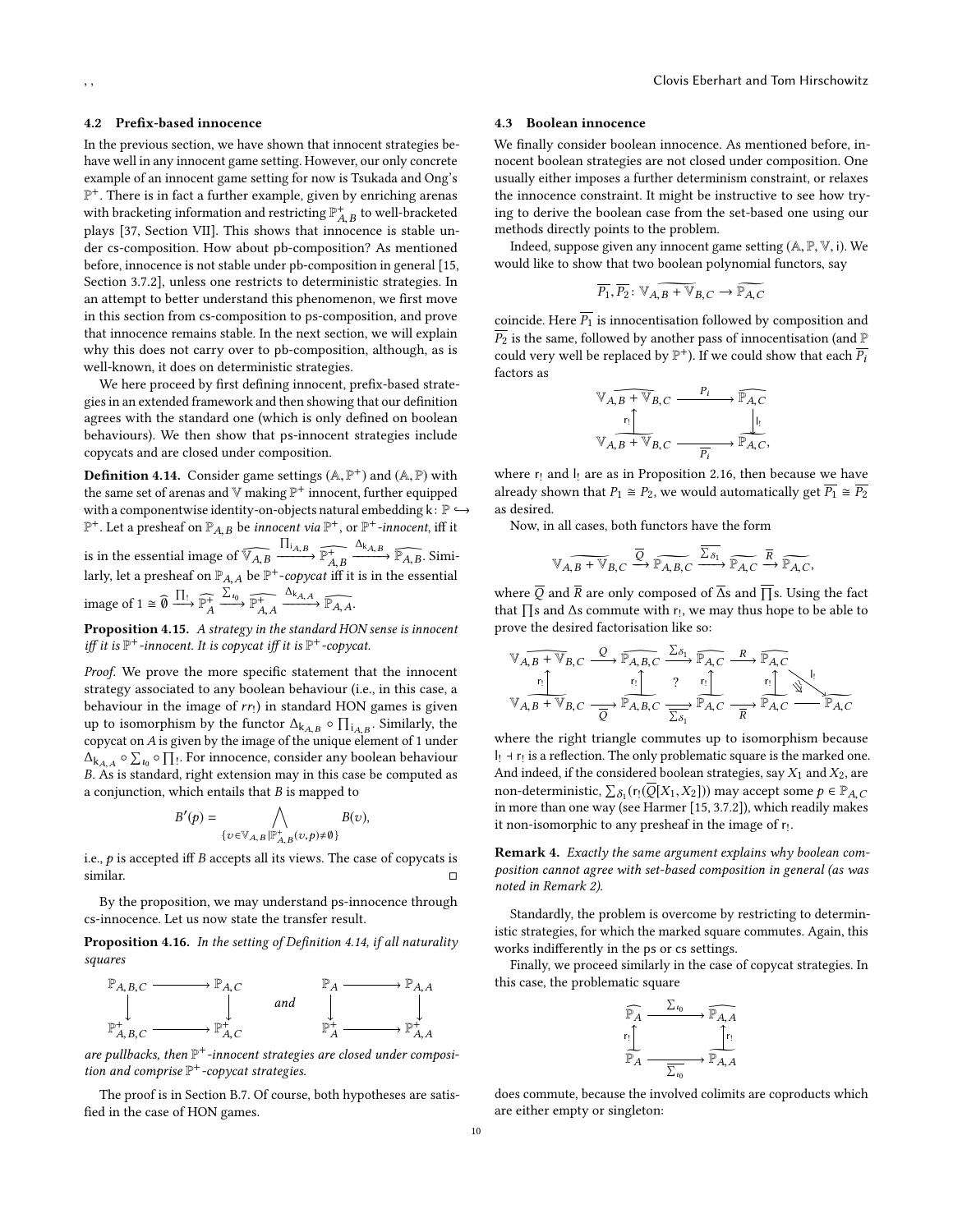**Proposition 4.17.** In any innocent game setting  $(A, P, V, i)$ , boolean copycat strategies are innocent. This extends to the setting of Proposition [4.16,](#page-9-3) so that, as is standard, copycats are innocent pb-strategies.

*Proof.* By discrete fibredness of  $\iota_0$ , for all  $p \in \mathbb{P}_{A,A}$ , the comma category  $p/\iota_0$  is either empty or connected. But  $\sum_{\iota_0} (r_1(X))(p)$  is the colimit of colimit of

$$
(p/\iota_0)^{op} \xrightarrow{\mathrm{cod}^{op}} \mathbb{P}_A^{op} \xrightarrow{X} 2 \xrightarrow{\mathrm{r}} \mathrm{Set},
$$

which is thus  $\emptyset$  or 1, hence isomorphic to  $r_! (\overline{\sum_{t_0}}(X))(p)$ .

# <span id="page-10-20"></span>5 Conclusion and perspectives

We have introduced game settings and their innocent variant, a categorical framework for game semantics, with the hope of facilitating the construction of new game models. A lot remains to be done, starting with the incorporation of further instances. The saturated view of AJM games (Section [3.4\)](#page-6-0) seems at hand, but will involve significantly more advanced category theory, as Street fibrations and stacks will replace discrete fibrations and sheaves. Less obvious is the treatment of more exotic game models [\[7,](#page-10-33) [11,](#page-10-34) [16,](#page-10-9) [28](#page-10-18)[–31,](#page-10-35) [34\]](#page-10-13), notably those based on event structures. We also plan to go beyond mere categories of games and strategies and construct structured categories of various kinds, depending on the considered language. These could be, e.g., cartesian closed, symmetric monoidal closed, or Freyd categories. Another direction is categorification: instead of reasoning up to isomorphism, we could refine our point of view and prove that games and strategies in fact form a bicategory, as, e.g., in Rideau and Winskel [\[34\]](#page-10-13). Finally, beyond game models, we should investigate game semantics, i.e., the correspondence with operational semantics, as initiated in Eberhart and Hirschowitz [\[12\]](#page-10-19) in a different setting.

#### References

- <span id="page-10-37"></span>[1] IEEE. Proc. 12th Logic in Comp. Sci. 1997.
- <span id="page-10-36"></span>IEEE. Proc. 14th Logic in Comp. Sci. 1999.
- <span id="page-10-38"></span>[3] IEEE. Proc. 30th Logic in Comp. Sci. 2015.
- <span id="page-10-17"></span>[4] Samson Abramsky. 2003. Sequentiality vs. Concurrency In Games And Logic. MSCS 13, 4 (2003), 531–565. <https://doi.org/10.1017/S0960129503003980> [5] Samson Abramsky, Kohei Honda, and Guy McCusker. 1998. A Fully Abstract
- <span id="page-10-4"></span>Game Semantics for General References. In LICS. IEEE, 334–344.
- <span id="page-10-0"></span>[6] Samson Abramsky, Radha Jagadeesan, and Pasquale Malacaria. 2000. Full Abstraction for PCF. Inf. and Comp. 163, 2 (2000), 409–470. [https://doi.org/10.1006/](https://doi.org/10.1006/inco.2000.2930) [inco.2000.2930](https://doi.org/10.1006/inco.2000.2930)
- <span id="page-10-33"></span>[7] Samson Abramsky and Paul-André Melliès. 1999. Concurrent Games and Full Completeness, See [\[2\]](#page-10-36), 431–442. <https://doi.org/10.1109/LICS.1999.782638>
- <span id="page-10-24"></span>[8] Patrick Baillot, Vincent Danos, Thomas Ehrhard, and Laurent Regnier. 1997. Believe it or not, AJM's Games Model is a Model of Classical Linear Logic, See [\[1\]](#page-10-37), 68–75. <https://doi.org/10.1109/LICS.1997.614933>
- <span id="page-10-26"></span>[9] Andreas Blass. 1972. Degrees of indeterminacy in games. Fundamenta Mathematica LXXVII (1972), 151–162.
- <span id="page-10-8"></span>[10] Andreas Blass. 1992. A game semantics for linear logic. Annals of Pure and Applied Logic 56, 1–3 (1992), 183–220. [https://doi.org/10.1016/0168-0072\(92\)90073-9](https://doi.org/10.1016/0168-0072(92)90073-9)
- <span id="page-10-34"></span>[11] Simon Castellan, Pierre Clairambault, and Glynn Winskel. 2015. The parallel intensionally fully abstract games model of PCF, See [\[3\]](#page-10-38).
- <span id="page-10-19"></span>[12] Clovis Eberhart and Tom Hirschowitz. 2017. Game semantics as a singular functor, and definability as geometric realisation. (2017). [https://hal.archives-ouvertes.fr/](https://hal.archives-ouvertes.fr/hal-01527171) [hal-01527171](https://hal.archives-ouvertes.fr/hal-01527171) Preprint.
- <span id="page-10-32"></span>[13] Richard Garner and Tom Hirschowitz. 2017. Shapely monads and analytic functors. Journal of Logic and Computation (2017), exx029. [https://doi.org/10.1093/](https://doi.org/10.1093/logcom/exx029) [logcom/exx029](https://doi.org/10.1093/logcom/exx029)
- <span id="page-10-15"></span>[14] René Guitart. 1980. Relations et carrés exacts. Annales des Sciences Mathématiques du Québec 4, 2 (1980), 103–125.
- <span id="page-10-5"></span>[15] Russell Harmer. 1999. Games and Full Abstraction for Nondeterministic Languages. Ph.D. Dissertation. Imperial College, University of London.
- <span id="page-10-9"></span>[16] Russell Harmer, Martin Hyland, and Paul-André Melliès. 2007. Categorical Combinatorics for Innocent Strategies. In Proc. 22nd Logic in Comp. Sci. IEEE, 379–388. <https://doi.org/10.1109/LICS.2007.14>
- <span id="page-10-6"></span>[17] Russell Harmer and Guy McCusker. 1999. A Fully Abstract Game Semantics for Finite Nondeterminism, See [\[2\]](#page-10-36), 422–430. [https://doi.org/10.1109/LICS.1999.](https://doi.org/10.1109/LICS.1999.782637) [782637](https://doi.org/10.1109/LICS.1999.782637)
- <span id="page-10-12"></span>[18] Tom Hirschowitz, 2014. Full abstraction for fair testing in CCS (expanded version). LMCS 10, 4 (2014). [https://doi.org/10.2168/LMCS-10\(4:2\)2014](https://doi.org/10.2168/LMCS-10(4:2)2014)
- <span id="page-10-27"></span>[19] Tom Hirschowitz and Damien Pous. 2011. Innocent strategies as presheaves and interactive equivalences for CCS. In Proc. of Interaction and Concurrency Experience. EPTCS, 2–24. <https://doi.org/10.4204/EPTCS.59.2>
- <span id="page-10-1"></span>[20] J. M. E. Hyland and C.-H. L. Ong. 2000. On Full Abstraction for PCF: I, II, and III. Inf. and Comp. 163, 2 (2000), 285–408. <https://doi.org/10.1006/inco.2000.2917>
- <span id="page-10-29"></span>[21] André Joyal. 1986. Foncteurs analytiques et espèces de structure. In Combinatoire énumérative (Montréal 1985) (LNM), Vol. 1234. Springer, 126–159.
- <span id="page-10-39"></span>[22] G. M. Kelly. 1989. Elementary observations on 2-categorical limits. Bulletin of the Australian Mathematical Society 39 (1989), 301–317.
- <span id="page-10-14"></span>[23] Joachim Kock. 2009. Notes on polynomial functors. (2009). [http://mat.uab.es/](http://mat.uab.es/~kock/cat/polynomial.pdf) [~kock/cat/polynomial.pdf](http://mat.uab.es/~kock/cat/polynomial.pdf) Working notes.
- <span id="page-10-7"></span>[24] James Laird. 1997. Full Abstraction for Functional Languages with Control, See [\[1\]](#page-10-37), 58–67. <https://doi.org/10.1109/LICS.1997.614931>
- <span id="page-10-21"></span>[25] Saunders Mac Lane. 1998. Categories for the Working Mathematician (2nd ed.). Number 5 in Graduate Texts in Mathematics. Springer.
- <span id="page-10-16"></span>[26] Guy McCusker. 1996. Games and Full Abstraction for a Functional Metalanguage with Recursive Types. Ph.D. Dissertation. Imperial College, University of London.
- <span id="page-10-25"></span>[27] Guy McCusker. 2000. Games and Full Abstraction for FPC. Inf. and Comp. 160, 1-2 (2000), 1–61. <https://doi.org/10.1006/inco.1999.2845>
- <span id="page-10-18"></span>[28] Paul-André Melliès. 2004. Asynchronous games 2: the true concurrency of innocence. In Proc. 15th International Conference on Concurrency Theory (LNCS), Vol. 3170. Springer, 448–465. [https://doi.org/10.1007/978-3-540-28644-8\\_29](https://doi.org/10.1007/978-3-540-28644-8_29)
- [29] Paul-André Melliès. 2005. Asynchronous Games 4: A Fully Complete Model of Propositional Linear Logic. In Proc. 20th Logic in Comp. Sci. IEEE, 386–395. <https://doi.org/10.1109/LICS.2005.6>
- <span id="page-10-11"></span>[30] Paul-André Melliès. 2012. Game Semantics in String Diagrams. In Proc. 27th Logic in Comp. Sci. IEEE, 481–490. <https://doi.org/10.1109/LICS.2012.58>
- <span id="page-10-35"></span>[31] Paul-André Melliès and Samuel Mimram. 2007. Asynchronous Games: Innocence Without Alternation. In Proc. 19th International Conference on Concurrency Theory (LNCS), Vol. 4703. Springer, 395–411. [https://doi.org/10.1007/978-3-540-74407-8\\_](https://doi.org/10.1007/978-3-540-74407-8_27) [27](https://doi.org/10.1007/978-3-540-74407-8_27)
- <span id="page-10-10"></span>[32] Andrzej S. Murawski and Nikos Tzevelekos. 2016. Nominal Game Semantics. Foundations and Trends in Programming Languages 2, 4 (2016), 191–269. [https:](https://doi.org/10.1561/2500000017) [//doi.org/10.1561/2500000017](https://doi.org/10.1561/2500000017)
- <span id="page-10-3"></span>[33] Hanno Nickau. 1994. Hereditarily Sequential Functionals. In Proc. Logical Foundations of Computer Science (LNCS), Vol. 813. Springer, 253–264. [https:](https://doi.org/10.1007/3-540-58140-5_25) [//doi.org/10.1007/3-540-58140-5\\_25](https://doi.org/10.1007/3-540-58140-5_25)
- <span id="page-10-13"></span>[34] Silvain Rideau and Glynn Winskel. 2011. Concurrent Strategies. In Proc. 26th Logic in Comp. Sci. IEEE, 409–418. <https://doi.org/10.1109/LICS.2011.13>
- <span id="page-10-22"></span>[35] Emily Riehl. 2014. Categorical Homotopy Theory. Number 24 in New Mathematical Monographs. Cambridge University Press.
- <span id="page-10-28"></span>[36] Takeshi Tsukada and C.-H. Luke Ong. 2014. Innocent Strategies are Sheaves over Plays - Deterministic, Non-deterministic and Probabilistic Innocence. CoRR abs/1409.2764 (2014). <http://arxiv.org/abs/1409.2764>
- <span id="page-10-2"></span>[37] Takeshi Tsukada and C.-H. Luke Ong. 2015. Nondeterminism in Game Semantics via Sheaves, See [\[3\]](#page-10-38).
- <span id="page-10-30"></span>[38] Mark Weber. 2004. Generic morphisms, parametric representations and weakly cartesian monads. Theory and Applications of Categories 13 (2004), 191–234.
- <span id="page-10-31"></span>[39] Mark Weber. 2007. Familial 2-functors and parametric right adjoints. Theory and Applications of Categories 18, 22 (2007), 665–732.

# A Categorical background

# <span id="page-10-23"></span>A.1 Presheaves, restriction, extensions

This section is a brief introduction to the description of both adjoints to restriction,  $\sum_F$  and  $\prod_F$  (see Notation [1\)](#page-2-2), in terms of coends and ends respectively ends, respectively.

Consider the left adjoint first,  $\sum_F$ . It is determined up to canonical isomorphism by the coend

$$
\sum F(X)(d) \cong \int^{c \in \mathcal{C}} X(c) \times \mathcal{D}(d, F(c)),
$$

which we abbreviate as

$$
\int^{c \in \mathcal{C}} X(c) \times [d, F(c)], \tag{4}
$$

using the standard bracket notation for hom-sets (the ambient category should be clear from context). It will be enough to know that it is the quotient of the corresponding coproduct  $\coprod_{c\in\mathcal{C}}X(c)\times$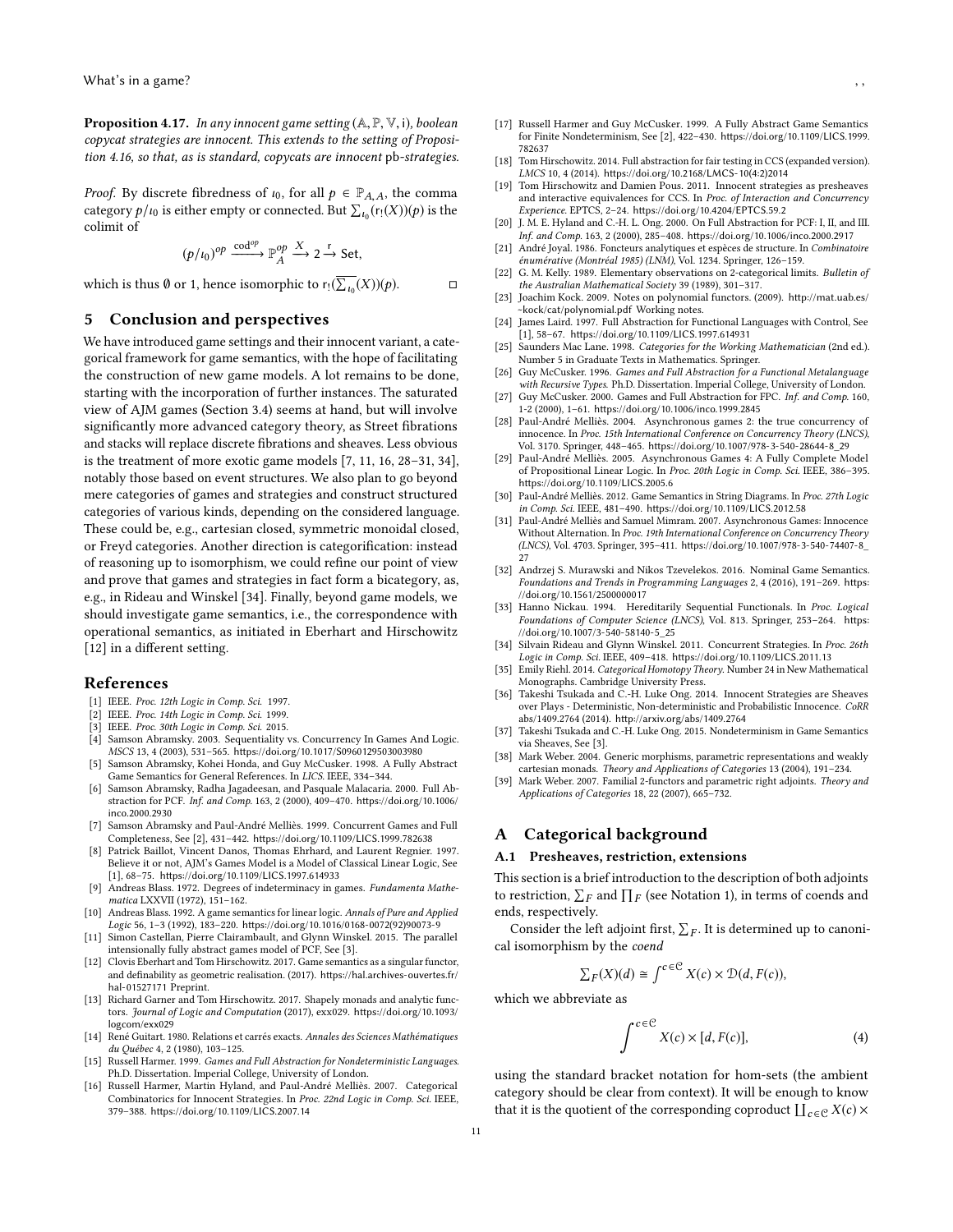$D(d, F(c))$  by the smallest equivalence relation ∼ satisfying

$$
(x, F(f) \circ g) \sim (x \cdot f, g)
$$

for all  $x \in X(c')$ ,  $g \in \mathcal{D}(d, F(c))$  and  $f \in \mathcal{C}(c, c')$ . Graphically, this relation may be visualised by the following commuting 'diagram'. relation may be visualised by the following commuting 'diagram':

<span id="page-11-0"></span>
$$
x \cdot f
$$
  
\n
$$
X(c)
$$
  
\n
$$
F(c)
$$
  
\n
$$
F(f)
$$
  
\n
$$
F(f)
$$
  
\n
$$
F(f) \circ g
$$
  
\n
$$
G(f)
$$
  
\n
$$
F(f) \circ g
$$
  
\n
$$
G(f)
$$
  
\n
$$
G(f)
$$
  
\n
$$
G(f)
$$
  
\n
$$
G(f)
$$
  
\n
$$
G(f)
$$
  
\n
$$
G(f)
$$
  
\n
$$
G(f)
$$
  
\n
$$
G(f)
$$
  
\n
$$
G(f)
$$
  
\n
$$
G(f)
$$
  
\n
$$
G(f)
$$
  
\n
$$
G(f)
$$
  
\n
$$
G(f)
$$
  
\n
$$
G(f)
$$
  
\n
$$
G(f)
$$
  
\n
$$
G(f)
$$
  
\n
$$
G(f)
$$
  
\n
$$
G(f)
$$
  
\n
$$
G(f)
$$
  
\n
$$
G(f)
$$
  
\n
$$
G(f)
$$
  
\n
$$
G(f)
$$
  
\n
$$
G
$$
  
\n
$$
G
$$
  
\n
$$
G
$$
  
\n
$$
G
$$
  
\n
$$
G
$$
  
\n
$$
G
$$
  
\n
$$
G
$$
  
\n
$$
G
$$
  
\n
$$
G
$$
  
\n
$$
G
$$
  
\n
$$
G
$$
  
\n
$$
G
$$
  
\n
$$
G
$$
  
\n
$$
G
$$
  
\n
$$
G
$$
  
\n
$$
G
$$
  
\n
$$
G
$$
  
\n
$$
G
$$
  
\n
$$
G
$$
  
\n
$$
G
$$
  
\n
$$
G
$$
  
\n
$$
G
$$
  
\n
$$
G
$$
  
\n
$$
G
$$
  
\n
$$
G
$$
  
\n
$$
G
$$
<

We see that f acts in different directions, on  $X(c')$  and  $[d, F(c)]$ , and the equivalence relation takes this into account the equivalence relation takes this into account.

The right adjoint works dually: it is determined up to canonical isomorphism by the end

$$
\prod_F(X)(d) \cong \int_{c \in \mathcal{C}} \mathsf{Set}(\mathcal{D}(F(c), d), X(c)),
$$

which we abbreviate as

$$
\int_{c \in \mathcal{C}} [[F(c), d], X(c)]. \tag{6}
$$

In this case, the end admits a very simple description: the assignment  $c \mapsto [F(c),d]$  defines a presheaf on C, and the end is nothing but the set of natural transformations from this presheaf to  $X$ , so that we have

$$
\prod_F(X)(d) \cong \mathcal{C}([F(-),d],X)
$$

 $\prod_F(X)(d) \cong \widehat{\mathcal{C}}([F(-),d],X)$ (which is in fact an instance of the universal property for ends [\[22\]](#page-10-39)).

Still, it may be instructive to realise that such natural transformations are equally the elements  $\alpha$  of the product

$$
\prod_{c \in \mathcal{C}} [[F(c), d], X(c)]
$$

 $\prod_{c \in \mathcal{C}} [[F(c),d],X(c)]$  satisfying a dual condition to [\(5\)](#page-11-0), namely commutativity of

$$
\alpha_c(g \circ F(f)) \xrightarrow{1} \alpha_{c'}(g)
$$
\n
$$
X(c) \xleftarrow{X(f)} X(c')
$$
\n
$$
F(c) \xrightarrow{F(f)} F(c')
$$
\n
$$
g \circ F(f) \xrightarrow{d} g
$$
\n(7)

for all  $f: c \to c'$  and  $g: F(c') \to d$ , which is equivalent to naturality, i.e., commutativity of the square

$$
[F(c'), d] \xrightarrow{\alpha_{c'}} X(c')
$$
  

$$
[F(f), d] \qquad \qquad \downarrow X(f)
$$
  

$$
[F(c), d] \xrightarrow{\alpha_{c}} X(c).
$$

Beware: unlike in [\(5\)](#page-11-0), where an element of the coend is a pair of arrows (e.g.,  $(x \cdot f, q)$ ), an element of the end is here a natural family of arrows  $1 \rightarrow X(c)$  indexed by all  $q: F(c) \rightarrow d$ .

αc

#### A.2 Fibrations

This section is a minimal introduction to (Grothendieck) fibrations and their relation to discrete fibrations.

**Definition A.1.** Consider any functor  $p: \mathcal{E} \to \mathcal{C}$ . A morphism  $u: x \to y$  in  $\mathcal E$  is cartesian when for all  $v: z \to y$  in  $\mathcal E$  and  $k: p(z) \to z$  $p(x)$  making the bottom triangle commute



there exists a unique  $w: z \rightarrow x$  such that  $p(w) = k$  and  $u \circ w = v$ .

The functor *p* is a *fibration* when for all objects  $e \in \mathcal{E}$  and morphisms  $f: c \to p(e)$  there exists a cartesian morphism  $u: e' \to e$ <br>such that  $p(u) = f$ . Such a morphism is called a *cartesian lifting of* such that  $p(u) = f$ . Such a morphism is called a *cartesian lifting* of  $e$  along  $f$ .

Clearly, the discrete fibrations of Definition [2.8](#page-3-5) are identical to fibrations whose cartesian liftings are unique, or equivalently whose *fibres* are discrete. The *fibre* of *p* at any object  $c \in C$  is the subcategory of  $\mathcal E$  spanning objects in  $p^{-1}(c)$  and morphisms in  $\mathbf{r}$  $^{-1}(id_c)$ .

# A.3 Exact squares

An essential tool in our proofs will be Guitart's theory of exact squares [\[14\]](#page-10-15), which we now recall.

Definition A.2. A square is a natural transformation

<span id="page-11-1"></span>
$$
A \xrightarrow{T} B
$$
  
\n
$$
S \Big| \xrightarrow{\varphi} \Big| V
$$
  
\n
$$
C \xrightarrow{U} D.
$$
  
\n(8)

of small categories and functors.

Any square yields by restriction a square as in the middle below, and so by adjunction (the so-called mate calculus) two further squares as on the left and right:

$$
\begin{array}{ccc}\n\widehat{A} & \xrightarrow{\Delta_T} & \widehat{B} & \widehat{A} & \xrightarrow{\Delta_T} & \widehat{B} & \widehat{A} & \frac{\Pi_T}{\sqrt{B}} \\
\text{S} & \downarrow & \downarrow & \downarrow & \downarrow & \downarrow & \downarrow & \downarrow \\
\text{C} & \xleftarrow{\Delta_U} & \widehat{D} & \widehat{C} & \xleftarrow{\Delta_U} & \widehat{D} & \widehat{C} & \frac{\Pi_{\varphi}}{\sqrt{C}} & \widehat{D}.\n\end{array}
$$

**Definition A.3.** A square  $\varphi$  is *exact* if and only if  $\sum_{\varphi}$  is an isomorphism phism.

The following is well-known:

**Property 1.** A square  $\varphi$  is exact if and only if  $\prod_{\varphi}$  is an isomorphism.

The notion of exactness thus corresponds to commutation up to isomorphism of the two diagrams on the sides above.

Remark 5. In an attempt to spare the reader a few headaches trying to remember the directions of  $\sum$ 's,  $\Delta$ 's and  $\prod$ 's, as well as of the induced natural transformations, let us share our mnemonic: the induced natural transformations, let us share our mnemonic: the original transformation  $\varphi$  points to the  $\sum$ 'ed functor if we are to<br>reason about  $\Sigma$  and from the  $\Pi$ 'ed functor if we are to reason reason about  $\Sigma_{\varphi}$ , and from the  $\Pi$ 'ed functor if we are to reason<br>about  $\Pi$  . Eurthermore induced natural transformations flow along about  $\prod_{\varphi}$ . Furthermore, induced natural transformations flow along<br>left adjoints and against right adjoints (hence along  $\Sigma$ s for  $\Sigma$  and left adjoints and against right adjoints (hence along  $\sum s$  for  $\sum_{\varphi}$ , and against  $\Pi s$  for  $\Pi$ against  $\prod s$  for  $\prod_{\varphi}$ ).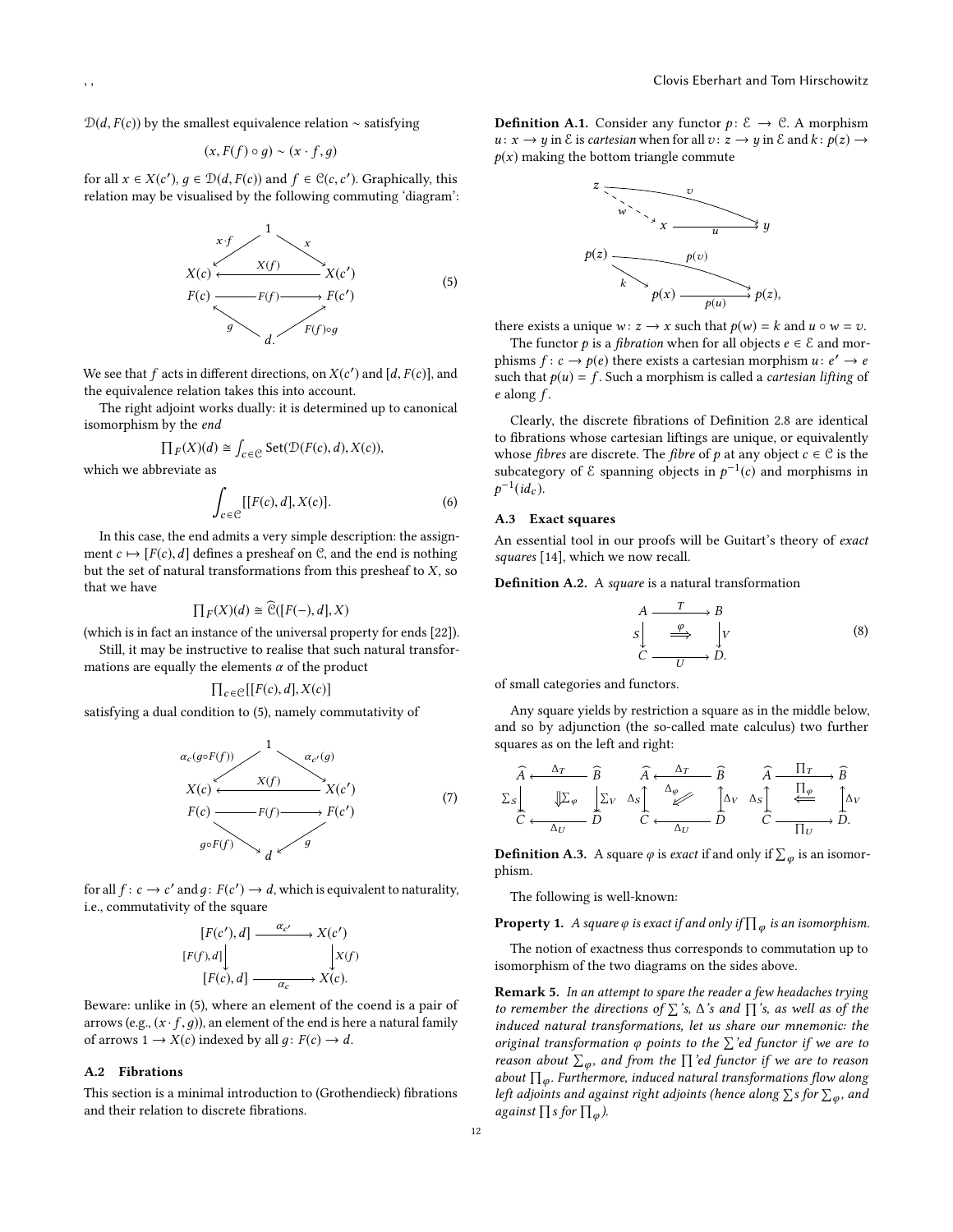Notation 3. In the proofs, we will manipulate diagrams of restriction and its adjoints. In order to reduce notational clutter, hats will be omitted and arrows will point in the direction of underlying functors. This means that ∆ arrows will point in the "wrong" direction, in the sense that if  $F: X \to Y$ , we will write  $Y \xrightarrow{\Delta_F} X$  for  $Y \xrightarrow{\Delta_F} X$ .

Let us conclude this section with a few basic lemmas about exact squares. First, we recall that a square [\(8\)](#page-11-1) is a comma square when it is the terminal lax cone to  $(U, V)$ . More formally, it is a terminal object in the category whose objects are spans  $C \leftrightarrow A' \rightarrow B$ <br>equipped with a natural transformation  $\mathscr{A}' : I.S' \rightarrow V.T'$  and equipped with a natural transformation  $\varphi' : US' \to VT'$ , and<br>whose morphisms  $(A' S' T' \varphi') \to (A'' S'' T'' \varphi'')$  are functors whose morphisms  $(A', S', T', \varphi') \rightarrow (A'', S'', T'', \varphi'')$  are functors<br>m:  $A' \rightarrow A''$  such that  $S'' \circ m = S'$   $T'' \circ m = T'$  and  $\varphi'' \circ m = \varphi'$  $m: A' \rightarrow A''$  such that  $S'' \circ m = S'$ ,  $T'' \circ m = T'$ , and  $\varphi'' \circ m = \varphi'$ <br>(where  $\circ$  here denotes whickering). Cocomma squares are defined (where ∘ here denotes whiskering). Cocomma squares are defined exactly dually, i.e., with  $D$ ,  $U$  and  $V$  varying instead of  $A$ ,  $S$ , and  $T$ . Guitart shows:

<span id="page-12-3"></span>Lemma A.4. Any comma (resp. cocomma) square is exact.

*Proof.* See Guitart [\[14\]](#page-10-15), Examples 1.14.2 and 1.14.3.  $\square$ 

<span id="page-12-1"></span>**Lemma A.5.** For any functor  $f: A \rightarrow B$ , the square below left is exact; furthermore, the square below right is exact iff f is fully faithful:

$$
A \xrightarrow{\text{if}} B \qquad A \xrightarrow{\text{if}} A
$$
\n
$$
\begin{array}{ccc}\n & \downarrow & \downarrow \\
 \parallel & \downarrow & \downarrow \\
 A \xrightarrow{\text{if}} & B \qquad A \xrightarrow{\text{if}} B\n \end{array}
$$

*Proof.* See Guitart [\[14\]](#page-10-15), Examples 1.14.1 and 1.14.4.  $\square$ 

<span id="page-12-0"></span>Lemma A.6. Exact squares are stable under horizontal composition.

*Proof.* See Guitart [14], Theorem 1.8. 
$$
\Box
$$

<span id="page-12-4"></span>**Lemma A.7.** Any square [\(8\)](#page-11-1) in which  $\varphi$  and S are identities and V is fully faithful is exact.

Proof. We obtain the given square as the horizontal composite



which is exact by Lemma [A.6,](#page-12-0) because both squares are exact by Lemma [A.5.](#page-12-1)  $\Box$ 

Guitart provides the following necessary and sufficient criterion for exactness:

Lemma A.8 (Guitart [\[14\]](#page-10-15), Theorem 1.2 (zig-zag criterion)). A square as in [\(8\)](#page-11-1) is exact if and only if, for all objects  $c$  of  $C$ ,  $d$  of  $D$ , and morphisms  $f: Uc \rightarrow Vd$ :

• there is an object a of A such that f factors as  $Uc \xrightarrow{g} USa \xrightarrow{q} Wb$  $VTa \longrightarrow Vd,$ 

• and for all two such factorisations  $Uc \xrightarrow{y \to 0} USa \xrightarrow{y \to a} VTa \xrightarrow{y \to a} VTa$ Vd and Uc  $\frac{Ug'}{U}$  USa'  $\frac{\varphi_{a'}}{U}$  VTa'  $\frac{Vh'}{U}$  Vd, there exists a<br>commuting diagram (which Guitart calls a laptern) commuting diagram (which Guitart calls a lantern)



Let us conclude this section with an apparently new (though not surprising) result showing that pullbacks of (op)fibrations are exact squares (not in the same direction!).

<span id="page-12-2"></span>**Lemma A.9.** Any pullback square  $(8)$  with V a fibration is exact. Similarly, if  $U$  is an opfibration, then  $(8)$  is exact.

*Proof.* We proceed by the zig-zag criterion. Consider any  $f: Uc \rightarrow$ Vb. Let us first establish existence of the desired factorisation, by considering any cartesian lifting  $l: b_0 \rightarrow b$  of b along f. We obtain  $Uc = Vb_0$ , hence by universal property of pullback (By the standard categorification/nerve adjunction, limits of categories are computed as limits of underlying simplicial sets, hence pointwise.) a unique a such that  $c = Sa$  and  $b_0 = Ta$ . The original f thus factors as

$$
Uc \xrightarrow{U(id)} USA \xrightarrow{id} VTa \xrightarrow{VI} Vb.
$$

We now need to show that any factorisation is connected to this one by some lantern. So consider any factorisation of  $f$  as

 $\xrightarrow{Ug} USa' \xrightarrow{id} VTa' \xrightarrow{Vh} Vb.$ 

Because fibrations are stable under pullback, S is a fibration, so we<br>may pick a cartesian lifting, say  $k: a'' \to a'$  of a' along a so that may pick a cartesian lifting, say  $k: a'' \rightarrow a'$ , of a' along g, so that<br>in particular  $Sa'' = c$  and  $Sk = a$ . Now we have in particular  $Sa'' = c$  and  $Sk = q$ . Now, we have

$$
VTa'' = USA'' = Uc = USA = VTa
$$

hence a commuting triangle as below left

$$
VTa'' \xrightarrow{VTk} VTa' \xrightarrow{Vh} Vb \qquad Ta'' \xrightarrow{Tk} Ta' \xrightarrow{h} b
$$
  
\n
$$
VTa \xrightarrow{Vl} Vl \qquad \qquad \downarrow a \qquad \qquad l
$$

(because  $VTk = USk = Ug$  so  $Vh \circ VTk = f = Vl$ ). So by cartesianness of  $l$ , we obtain a (unique)  $u$  making the above right triangle commute. We thus obtain the following commuting diagrams:



But since  $Vu = id$ , we have that  $U(id) = Vu$  so by universal property of pullback again there exists a unique  $w: a'' \rightarrow a$  such that  $S_w = id$  and  $Tw = u$ . The above diagram thus violds a lantern as  $Sw = id$  and  $Tw = u$ . The above diagram thus yields a lantern, as desired. desired. □ □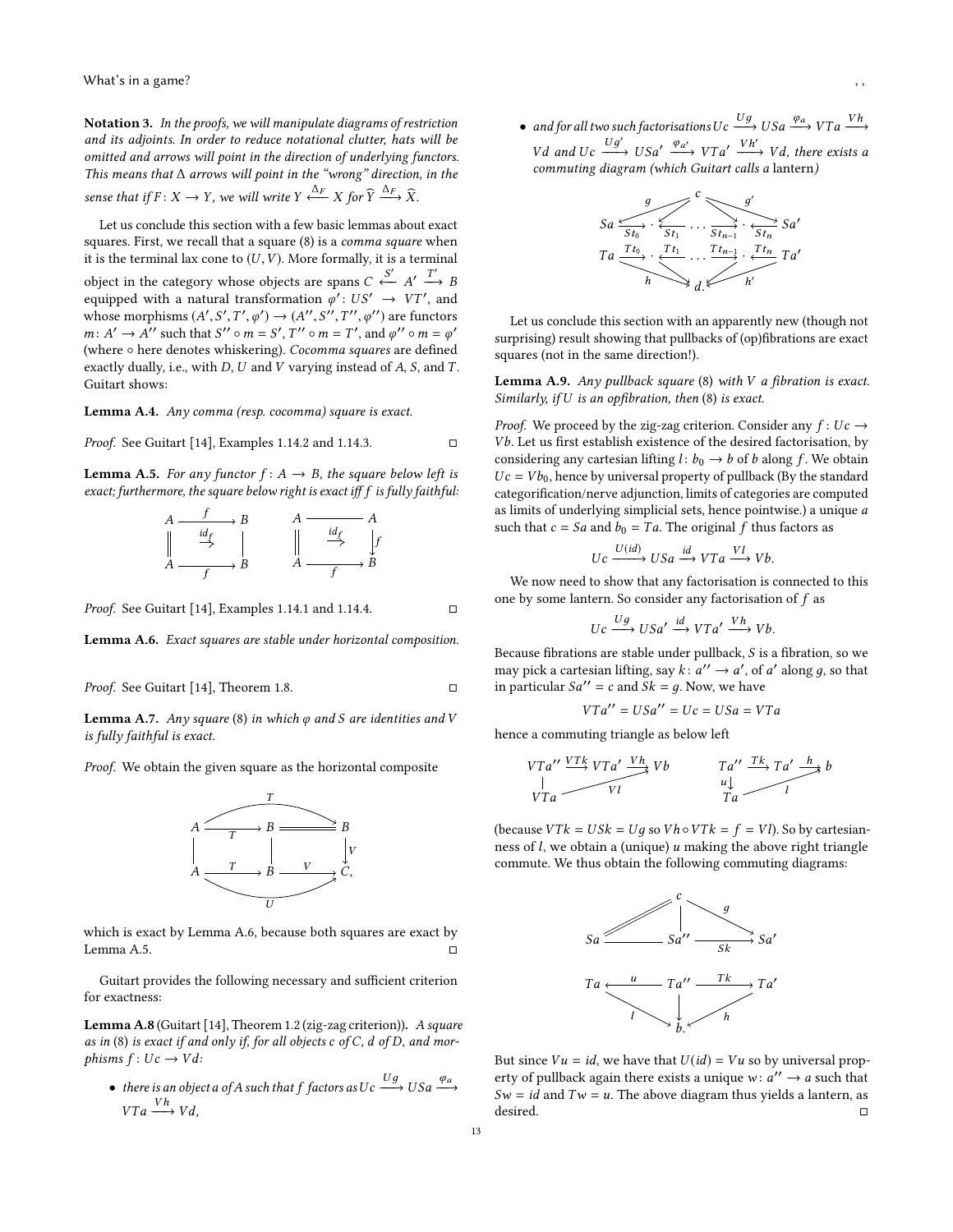# A.4 Distributivity

As we saw, exact squares ensure commutation of restriction with left (resp. right) extension. In some of our proofs, we will also encounter squares for which we will need left extension to commute with right extension. This is an instance of what we will call distributive squares, which we now introduce.

Consider any exact square as [\(8\)](#page-11-1). The inverse of  $\sum_{\varphi}$  yields a<br>tural transformation as below left natural transformation as below left

$$
\begin{array}{ccc}\n\widehat{A} & \xrightarrow{\Delta_T} & \widehat{B} & & \widehat{A} & \overline{\Pi_T} & \widehat{C} \\
\sum \downarrow & & \searrow & & \searrow \\
\sum \downarrow & & & \searrow & & \searrow \\
\widehat{C} & & & & \searrow & & \searrow \\
\hline\n\Delta_U & & & & & \stackrel{\widehat{\psi}}{B} & \xrightarrow{\widehat{\psi}} & & \searrow \\
\hline\n\Gamma_U & & & & & \stackrel{\widehat{\psi}}{D} & & \stackrel{\widehat{\psi}}{D} \\
\end{array}
$$

which by adjunction induces a natural transformation as on the right.

**Definition A.10.** An exact square is *distributive* when  $\tilde{\varphi}$  is an isomorphism.

Here is a useful construction of distributive squares. Recalling Proposition [4.6,](#page-8-0) consider any functors  $A \xrightarrow{\rightarrow} B \xrightarrow{\rightarrow} D$  with S a discrete fibration *II* fully faithful I et  $C = e[I\prod_{x'}(\sin \alpha(S)))$  denote discrete fibration U fully faithful. Let  $C = el(\prod_U(\text{sing}(S)))$  denote the category of elements of the right extension of  $\text{sing}(S)$  along the category of elements of the right extension of  $sing(S)$  along  $U$ , and let  $V$  denote its projection to  $D$ . Because extension along a fully faithful functor is fully faithful, the counit of the adjunction  $\Delta_U$  ⊣  $\prod_U$  is an isomorphism. This yields a pullback square

$$
A \xrightarrow{I_{S,U}} D/\prod_{U}(\text{sing}(S))
$$
  
\n
$$
B \xrightarrow{p} D
$$
  
\n
$$
B \xrightarrow{U} D
$$
  
\n(9)

which is exact by Lemma [A.9.](#page-12-2)

**Definition A.11.** Any square obtained in this way is called a *local* pushforward square.

#### <span id="page-13-2"></span>Lemma A.12. Local pushforward squares are distributive.

Proof. Consider any local pushforward square [\(8\)](#page-11-1). We prove the corresponding result for the equivalent categories of discrete fibrations. There, because V and hence S are discrete fibrations,  $\Sigma_S$ becomes post-composition with S, and similarly for  $\Sigma_V$ . So the result essentially states that for any discrete fibration  $P: E \to A$ ,

$$
\prod_{U}(SP) \cong \prod_{U}(S) \circ \prod_{T}(P) \cong V \circ \prod_{T}(P),
$$

where the first isomorphism follows from a simple diagram chase showing that  $\prod_U(S) \circ \prod_T(P)$  enjoys the universal property of  $\Pi_{\text{tr}}(SP)$  $\Pi_U$ (SP).  $U(SP)$ .

# B Main proofs

### <span id="page-13-0"></span>B.1 Adequacy

*Proof of Proposition [2.10.](#page-3-6)* First, because  $\prod_1$  is right adjoint to  $\Delta_1$ , it assumes that the number of  $\widehat{\mathbf{a}}$ . preserves the terminal object (which is the unique object of  $\emptyset$ ), hence maps 1 to the terminal presheaf on  $\mathbb{P}_A$ , defined to map any play in  $\mathbb{P}_A$  to 1. So we reduce to showing that  $id_A \cong \sum_{l_0}(1)$ .<br>Discrete fibredness of  $l_0$  entails that left extension may

left in the fibre of the contract of the may be ex-<br>Discrete fibredness of  $\iota_0$  entails that left extension may be ex-<br>sesed as a mere conreduct: we have for any prechect Y on  $\mathbb{P}_t$ . pressed as a mere coproduct: we have, for any presheaf X on  $\mathbb{P}_A$ and  $p \in \mathbb{P}_{A, A}$ ,

$$
(\sum_{\iota_0} X)(p) \cong \sum_{\{q \in \mathbb{P}_A \mid \iota_0(q) = p\}} X(q).
$$

So in particular when  $X = 1$  we get

$$
\sum_{t_0}(1)(p) \cong \sum_{\{q \in \mathbb{P}_A | t_0(q) = p\}} 1 \cong \begin{cases} 1 & \text{if } p \in \text{Im}(t_0) \\ \emptyset & \text{otherwise,} \end{cases}
$$
\nas desired.

*Proof of Proposition [2.13.](#page-3-7)* Starting from the end, consider  $\sum_{\delta_1}$ . Thanks  $\sum_{i=1}^{n} \sum_{j=1}^{n} \sum_{i=1}^{n} \sum_{j=1}^{n} \sum_{j=1}^{n} \sum_{j=1}^{n} \sum_{j=1}^{n} \sum_{j=1}^{n} \sum_{j=1}^{n} \sum_{j=1}^{n} \sum_{j=1}^{n} \sum_{j=1}^{n} \sum_{j=1}^{n} \sum_{j=1}^{n} \sum_{j=1}^{n} \sum_{j=1}^{n} \sum_{j=1}^{n} \sum_{j=1}^{n} \sum_{j=1}^{n} \sum_{j=1}^{n} \sum_{j=1}^{n} \sum_{j=1}^{n}$ and  $p \in \mathbb{P}_{A,C}$ :

$$
\sum_{\delta_1} (X^{\prime\prime})(p) \cong \sum_{\{u \in \mathbb{P}_{A,B,C} \mid \delta_1(u) = p\}} X^{\prime\prime}(u).
$$

The next step is to unfold the right extension  $\prod_{[id, id]}$ . In this is a saily seen to be a discrete optibration which entails case, [id, id] is easily seen to be a discrete opfibration, which entails that right extension may be expressed as the product

$$
\prod_{[id, id]} (X')(u) \cong \prod_{\{v \in (\mathbb{P}_{A,B,C} + \mathbb{P}_{A,B,C}) | [id, id](v) = u\}} X'(v),
$$

i.e., unfolding X' as the copairing  $[X'_0, X'_1]$ , v as the pair  $(i, u')$  and using the constraint  $(id, id)(u) - [id, id](i, u') - u' - u$ .  $\lim_{u \to \infty} \lim_{u \to \infty} \lim_{u \to \infty} \frac{\lim_{u \to \infty} \lim_{u \to \infty} \lim_{u \to \infty} \lim_{u \to \infty} \lim_{u \to \infty} \lim_{u \to \infty} \lim_{u \to \infty} \lim_{u \to \infty} \lim_{u \to \infty} \lim_{u \to \infty} \lim_{u \to \infty} \lim_{u \to \infty} \lim_{u \to \infty} \lim_{u \to \infty} \lim_{u \to \infty} \lim_{u \to \infty} \lim_{u \to \infty} \lim_{u \to \infty} \lim_{u \to \in$ 

$$
\prod_{[id, id]} [X'_0, X'_1](u) \cong \prod_{i \in \{0, 1\}} (X'_i(u)) \cong X'_0(u) \times X'_1(u).
$$

Finally, because  $\Delta_{\delta_2+\delta_0}[X_0,X_1] = [\Delta_{\delta_2}(X_0), \Delta_{\delta_0}(X_1)]$ , we obtain that the candidate composition of Definition [2.12](#page-3-8) maps any  $[X_0, X_1]$ to

$$
\Sigma_{\delta_1}(\prod_{[id, id]}(\Delta_{\delta_2+\delta_0}[X_0, X_1]))(p) \n= \Sigma_{\{u \in \mathbb{P}_{A,B,C} | \delta_1(u) = p\}} \prod_{[id, id]} \Delta_{\delta_2}(X_0), \Delta_{\delta_0}(X_1)](u) \n= \Sigma_{\{u \in \mathbb{P}_{A,B,C} | \delta_1(u) = p\}} \Delta_{\delta_2}(X_0)(u) \times \Delta_{\delta_0}(X_1)(u) \n= \Sigma_{\{u \in \mathbb{P}_{A,B,C} | \delta_1(u) = p\}} X_0(\delta_2(u)) \times X_1(\delta_0(u)),
$$

which clearly coincides with Tsukada and Ong's definition.  $□$ 

# <span id="page-13-1"></span>B.2 Associativity

In this section, we prove Theorem [2.15.](#page-3-3) Let us start with an alternative description of composition, which relies on the following intermediate category:

<span id="page-13-3"></span>**Definition B.1.** For any triple of arenas A, B, C, let  $\mathbb{P}_{(A,B),(B,C)}$ denote the lax colimit [\[22\]](#page-10-39) of

$$
\mathbb{P}_{A,B} \longleftarrow \mathbb{P}_{A,B,C} \longrightarrow \mathbb{P}_{B,C},
$$

i.e., the initial category equipped with natural transformations

$$
\mathbb{P}_{A,B} \xrightarrow{\mathbb{P}_{A,B,C}} \mathbb{P}_{A,B,C} \xrightarrow{\lambda} \mathbb{P}_{B,C}
$$
  

$$
\mathbb{P}_{(A,B),(B,C)} \xrightarrow{\rho} \mathbb{P}_{B,C}
$$

The obtained category has as objects the disjoint union of objects from  $\mathbb{P}_{A,B}$ ,  $\mathbb{P}_{B,C}$ , and  $\mathbb{P}_{A,B,C}$ . It inherits the corresponding morphisms, and has additional morphisms  $\lambda_{u} \colon \delta_{2}u \to u$  and  $\rho_{u} \colon \delta_{0}u \to$  $u$  for all  $u$  satisfying the obvious naturality requirements:

$$
\lambda_{u'} \circ \delta_2 f = f \circ \lambda_u
$$
 and  $\rho_{u'} \circ \delta_0 f = f \circ \rho_u$ ,  
for all  $f: u \to u'$  in  $\mathbb{P}_{A,B,C}$ . We have:

<span id="page-13-4"></span>Proposition B.2. Composition is isomorphic to the polynomial functor

$$
\mathbb{P}_{A,B} + \mathbb{P}_{B,C} \xrightarrow{\prod} \mathbb{P}_{(A,B),(B,C)} \xleftarrow{\Delta} \mathbb{P}_{A,B,C} \xrightarrow{\sum} \mathbb{P}_{A,C}.
$$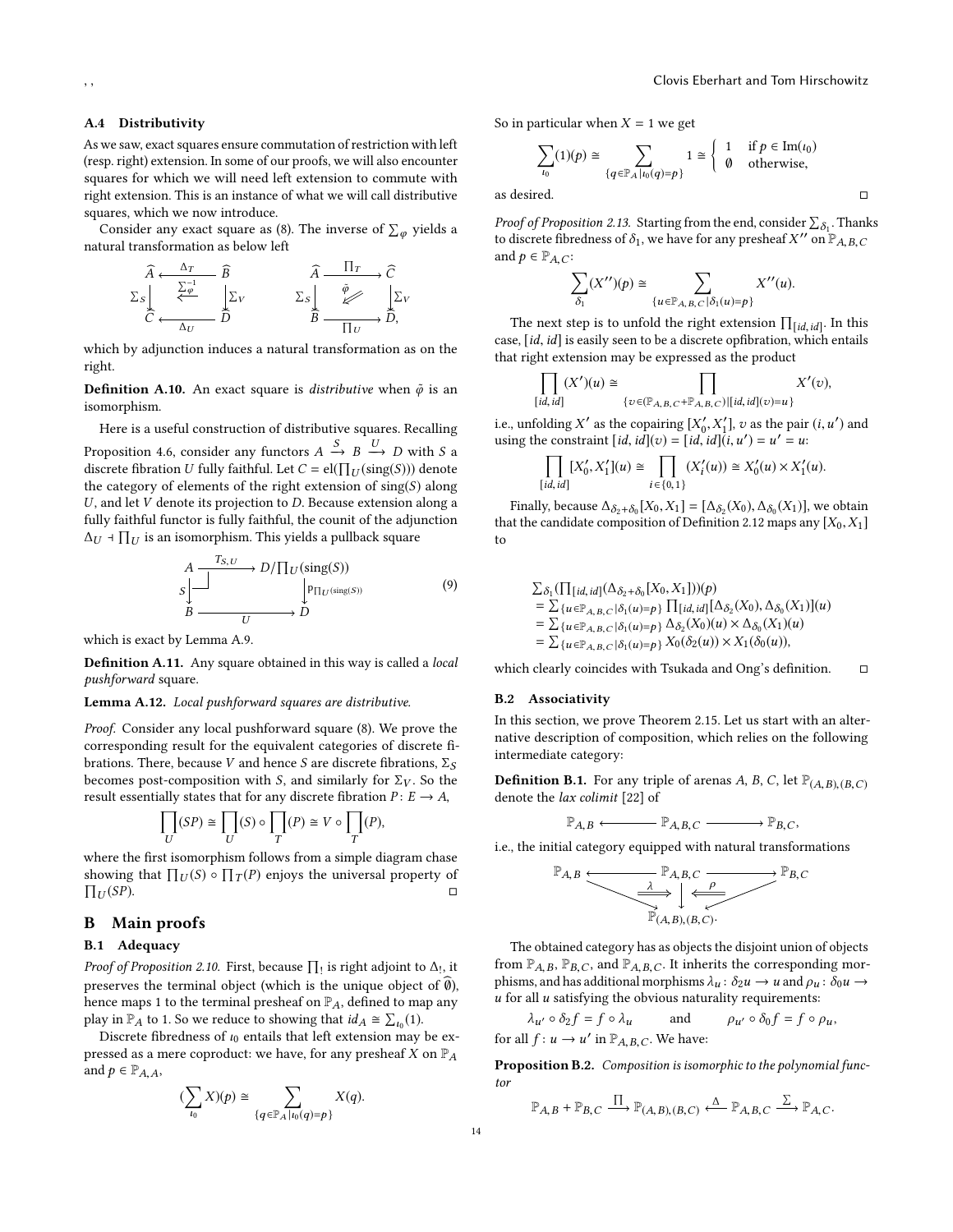Proof. This will follow from Lemma [A.4](#page-12-3) by observing that the square

$$
\mathbb{P}_{A,B,C} + \mathbb{P}_{A,B,C} \xrightarrow{\nabla} \mathbb{P}_{A,B,C}
$$
\n
$$
\delta_2 + \delta_0 \downarrow \xrightarrow{\nabla} \Box \longrightarrow \mathbb{P}_{A,B,C}
$$
\n
$$
\mathbb{P}_{A,B} + \mathbb{P}_{B,C} \xrightarrow{\nabla} \mathbb{P}_{(A,B),(B,C)}
$$

is a cocomma square, where  $\nabla$  denotes the copairing [id, id]. Indeed, both categories have the same universal property, expressed differently. □

Proving associativity thus reduces to showing that the perimeter of the top diagram of Figure [1](#page-15-1) commutes up to isomorphism. In order to do this, we introduce the category  $\mathbb{P}_{(A,B),(B,C),(C,D)}$ , similar<br>to  $\mathbb{P}_{(A,B),(B,C)}$  but with four arenas, which is constructed as the lay to  $\mathbb{P}_{(A,B),(B,C)}$  but with four arenas, which is constructed as the lax colimit of

$$
\mathbb{P}_{A,B} \leftarrow \mathbb{P}_{A,B,C} \xrightarrow{\mathbb{P}_{B,C}} \mathbb{P}_{B,C,D} \rightarrow \mathbb{P}_{C,D}
$$

In the top diagram of Figure [1,](#page-15-1) both little squares commute up to isomorphism because the underlying squares do. It thus suffices to show that both heptagons commute up to isomorphism. Both cases are symmetric, so we only treat the bottom left one. We then need to introduce yet another category,  $\mathbb{P}_{(A,B),(B,C,D)}$ , which is like  $\mathbb{P}_{(A,B),(B,C),(C,D)}$ , except that  $\mathbb{P}_{B,C,D}$  is not decomposed into  $\mathbb{P}_{B,C}$  and  $\mathbb{P}_{C,D}$ : it is the lax colimit of

 $\mathbb{P}_{A,B} \leftarrow \mathbb{P}_{A,B,C,D} \rightarrow \mathbb{P}_{B,C,D}$ .

These categories are related by full embeddings

$$
\mathbb{P}_{(A,B),(B,C)} \hookrightarrow \mathbb{P}_{(A,B),(B,C),(C,D)} \hookleftarrow \mathbb{P}_{(A,B),(B,C,D)}.
$$

The crucial reason why the heptagon commutes is:

<span id="page-14-0"></span>Lemma B.3. The square

$$
\begin{array}{ccc}\n\mathbb{P}_{A,B} + \mathbb{P}_{B,C,D} & \xrightarrow{\quad} \mathbb{P}_{(A,B),(B,C,D)} \\
\mathbb{P}_{A,B} + \delta_1 \Big\downarrow & & \mathbb{P}_{(A,B),\delta_1} \\
\mathbb{P}_{A,B} + \mathbb{P}_{B,D} & \xrightarrow{[{\lambda},\rho]}\n\end{array}
$$

is a local pushforward square, i.e., it is a pullback,  $\mathbb{P}_{A,B} + \delta_1$  is a discrete fibration,  $[\lambda, \rho]$  is fully faithful, and

$$
\mathbb{P}_{(A,B),\delta_1} \cong \prod_{[\lambda,\rho]} (\mathbb{P}_{A,B} + \delta_1).
$$

Proof sketch. Everything is direct, except the last isomorphism, which says that  $\mathbb{P}_{(A,B),(B,C,D)}$  is a sheaf for the topology induced<br>by the full embedding  $\mathbb{P}_{(A,B),D} \hookrightarrow \mathbb{P}_{(A,B),D,D}$ . This reduces to by the full embedding  $\mathbb{P}_{A,B} + \mathbb{P}_{B,D} \hookrightarrow \mathbb{P}_{(A,B),(B,D)}$ . This reduces to the fact that any  $u \in \mathbb{P}_{A,B,C,D}$  is entirely determined by giving its the fact that any  $u \in \mathbb{P}_{A,B,C,D}$  is entirely determined by giving its projections  $u_1 = \delta_2(\delta_2(u)) \in \mathbb{P}_{A,B}$  and  $u_2 = \delta_0(\delta_2(u)) \in \mathbb{P}_{B,D}$ , plus some  $p \in \mathbb{P}_{B,C,D}$  such that  $\delta_1(p) = u_2$ , which holds by zipping.

In more detail, the considered topology has canonical sieves: for objects in the image of the embedding, the canonical sieve is just the total sieve; for  $u \in \mathbb{P}_{A,B,D}$ , the canonical sieve is generated by the cospan

$$
\delta_2(u)\to u\leftarrow \delta_0(u).
$$

Thus, the sheaf condition for  $\mathbb{P}_{(A,B),(B,C,D)}$  reduces to saying that,<br>implicitly coercing discrete fibrations  $\mathbf{a} \colon \mathbb{F} \to \mathbb{P}_{(A,B),(B,C)}$  into the implicitly coercing discrete fibrations  $p: \mathbb{E} \to \mathbb{P}_{(A,B),(B,C)}$  into the<br>corresponding presheaf  $\text{sing}(\theta | B, a)$  the restriction map corresponding presheaf sing( $(\mathcal{E}, p)$ , the restriction map

$$
\mathbb{P}_{(A,B),(B,C,D)}(u) \to \mathbb{P}_{A,B}(\delta_2(u)) \times \mathbb{P}_{B,C,D}(\delta_0(u))
$$

is an isomorphism. But  $\mathbb{P}_{A,B}(\delta_2(u)) \cong 1$ , so this further reduces to the restriction map

$$
\mathbb{P}_{(A,B),(B,C,D)}(u) \to \mathbb{P}_{B,C,D}(\delta_0(u))
$$

being an isomorphism. This is only non-trivial when  $u \in \mathbb{P}_{A,B,D}$ and in that case it is equivalent to

 $\forall u \in \mathbb{P}_{A,B,D}, v \in \mathbb{P}_{B,C,D}, (\delta_0(u) = \delta_1(v))$  $\Rightarrow \exists! w \in \mathbb{P}_{A,B,C,D}, \delta_2(w) = u \wedge \delta_0(w) = v,$ i.e., the left square of  $(3)$  being a pullback on objects.

This leads us to fill the heptagon as at the bottom of Figure [1.](#page-15-1) The top right square commutes by Lemmas [A.12](#page-13-2) and [B.3.](#page-14-0) The top triangle commutes up to isomorphism by Lemma [A.7,](#page-12-4) the bottom one because the underlying diagram commutes, and the bottomright square by Lemma [A.9.](#page-12-2)

Associativity finally follows from:

Lemma B.4. The left square commutes up to isomorphism.

Proof. By the classical limit formula for right extensions, given any presheaf X on  $\mathbb{P}_{A,B} + \mathbb{P}_{(B,C),(C,D)}$ ,

• following the left and bottom arrows we obtain a presheaf X' mapping any  $u \in \mathbb{P}_{A,B,C,D}$  to the limit of

$$
((\mathbb{P}_{A,B} + \mathbb{P}_{(B,C),(C,D)})/u)^{op}
$$
  

$$
(\mathbb{P}_{A,B} + \mathbb{P}_{(B,C),(C,D)})^{op}
$$
  

$$
\downarrow X
$$
  
Set;

• following the top and right arrows, we obtain a presheaf X'<br>manning any  $\mu$  to a similar limit with  $\mathbb{P}_{\lambda}$ ,  $\mu + \mathbb{P}_{\lambda}$  and  $\alpha$  and mapping any *u* to a similar limit with  $\mathbb{P}_{A,B} + \mathbb{P}_{(B,C),(C,D)}$ replaced by  $\mathbb{P}_{A,B} + \mathbb{P}_{B,C,D}$ .

Now, the inclusion functor

$$
(\mathbb{P}_{A,B} + \mathbb{P}_{B,C,D})/u \hookrightarrow (\mathbb{P}_{A,B} + \mathbb{P}_{(B,C),(C,D)})/u
$$

is readily checked to be final [\[25,](#page-10-21) IX.3], so its opposite is initial and both limits are isomorphic.  $\hfill \Box$ 

## B.3 Unitality

Left and right unitality are entirely symmetric, so we only treat one. First, we observe that, because  $\iota_0: \mathbb{P}_A \to \mathbb{P}_{A,A}$  is a discrete fibration, so is  $\iota_0 + \mathbb{P}_{A,B}$ :  $\mathbb{P}_A + \mathbb{P}_{A,B} \to \mathbb{P}_{A,A} + \mathbb{P}_{A,B}$ . Consider the diagram:

<sup>∅</sup> <sup>+</sup> <sup>P</sup>A,B <sup>P</sup>A <sup>+</sup> <sup>P</sup>A,B <sup>P</sup>A,A <sup>+</sup> <sup>P</sup>A,B <sup>C</sup> <sup>P</sup>(A,A),(A,B) PA,B <sup>P</sup>A,A,B <sup>P</sup>A,B Î Î Í <sup>ι</sup>0+PA,B Î Í Î [λ,ρ] Í Í

where the functor  $\mathbb{C} \to \mathbb{P}_{(A, A), (A, B)}$  is defined as

$$
\mathrm{el}(\prod_{[\lambda,\,\rho]}(\mathrm{sing}(\iota_0+\mathbb{P}_{A,\,B}))).
$$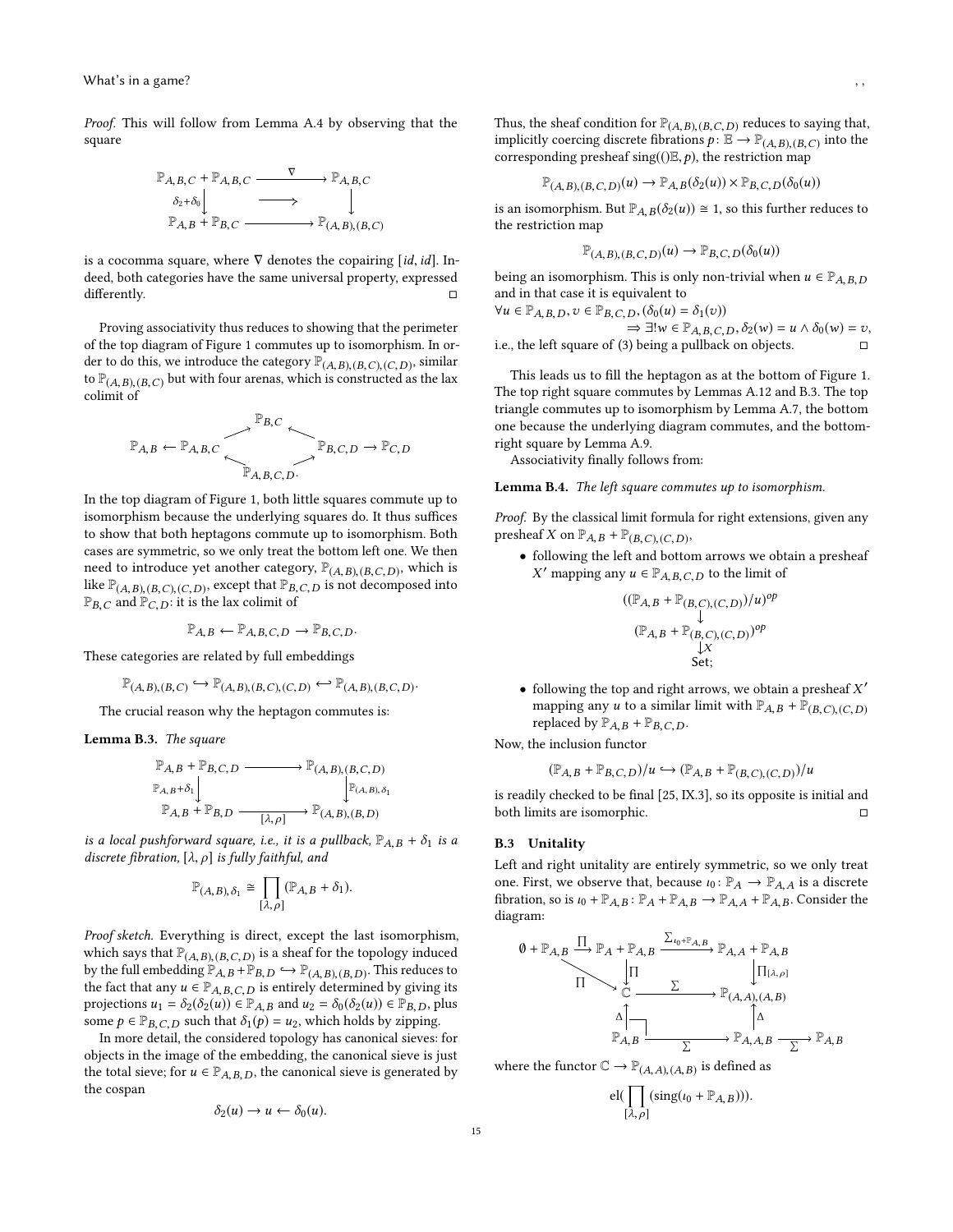<span id="page-15-1"></span>

Figure 1. Diagram for associativity and zoom into the bottom left heptagon

We thus obtain a local pushforward square which commutes up to isomorphism by Lemma [A.12.](#page-13-2)

Let us now show that the bottom square is a pullback. By construction, an object c of  $\mathbb C$  over any  $u \in \mathbb P_{A,A,B}$  consists of an object  $c_1 \in \mathbb{P}_A$  over  $\delta_2(u)$  and an object  $c_2 \in \mathbb{P}_{A,B}$  over  $\delta_0(u)$ . The latter has to be  $\delta_0(u)$ , and the former has to be  $\delta_0(\delta_2(u))$  or equivalently  $\delta_1(\delta_0(u))$ , but it exists only when  $u \cong \iota_0(\delta_0(u))$ , i.e., when u is in the image of  $\mathbb{P}_{A,B} \to \mathbb{P}_{A,A,B}$ . Thus, the bottom square is exact by Lemma [A.9.](#page-12-2)

Finally, the bottom row is isomorphic the identity on  $\mathbb{P}_{A,B}$ , so it only remains to prove that the composite  $\mathbb{P}_{A,B} \cong \emptyset + \mathbb{P}_{A,B} \xrightarrow{\prod_{\Lambda}}$  $\mathbb{C} \stackrel{\triangle}{\leftarrow} \mathbb{P}_{A,B}$  is also isomorphic to the identity, which follows from<br>the standard and formula for  $\Pi$  and the evalicit description of lax the standard end formula for  $\prod$  and the explicit description of lax colimits.

# <span id="page-15-0"></span>B.4 The boolean case

 $\overline{a}$ 

In this section, we show that our results in the presheaf case transfer to the boolean case. This will follow from showing that all the polynomial functors that we used commute with booleanisation. This is easy for left extensions and restrictions:

<span id="page-15-3"></span>**Proposition B.5.** For all functors  $F: \mathbb{C} \to \mathbb{D}$ , the following squares commute up to isomorphism.

$$
\begin{array}{ccc}\n[\mathbb{C}^{op}, \text{Set}] & \xrightarrow{\Delta_F} [\mathbb{D}^{op}, \text{Set}] & [\mathbb{C}^{op}, \text{Set}] & \xrightarrow[\cdot] & [\cdot] & [\cdot] & [\cdot] \\
[\mathbb{C}^{op}, 2] & \xrightarrow[\sum_F] & [\mathbb{D}^{op}, 2] & [\mathbb{C}^{op}, 2] & \xrightarrow[\Delta_F] & [\mathbb{D}^{op}, 2]\n\end{array}
$$

Proof. Commutation with restriction is obvious. For left extension, the reflection l, being a left adjoint, preserves colimits, which is precisely what  $\sum_F$  computes.  $\Box$ 

Things do not work out so well with right extensions in general. In order to show that our polynomial functors commute with booleanisation, it is thus useful to delineate a sufficiently large class of limits that are preserved by l:

<span id="page-15-2"></span>Lemma B.6. The left adjoint I preserves products and the terminal object.

*Proof.* That I preserves 1 is obvious. Now, a product  $\prod_i X_i$  is nonempty just when each  $X_i$  is, hence just when  $|(X_i) = 1$  for all i, i.e., when  $\Pi_x | (X_i) = 1$ . Thus  $|(\Pi_x, X_i) = 1$  iff  $\Pi_x | (X_i) = 1$ , hence i.e., when  $\prod_i |(X_i) = 1$ . Thus  $|(\prod_i X_i) = 1$  iff  $\prod_i |(X_i) = 1$ , hence  $I(\prod_i X_i) = \prod$  $I(X_i)$ .

**Proposition B.7.** Booleanisation commutes with  $\prod_F$ , for any  $F: \mathbb{C} \to \mathbb{D}$  such that for all  $d \in \text{ob}(\mathbb{D})$  the comma category  $F/d$  is a coproduct. D such that for all  $d \in ob(\mathbb{D})$  the comma category  $F/d$  is a coproduct of categories with a terminal object of categories with a terminal object.

*Proof.* Indeed, consider any such F. For any  $X \in \mathbb{C}$  and  $d \in \mathbb{D}$ , letting  $F/d \cong \sum_i \mathbb{D}_i^d$  with  $\varphi_i^d : F(c_i^d) \to d$  denoting the terminal object in  $\mathbb{D}^d$  we have object in  $\mathbb{D}_i^d$ , we have

$$
\begin{array}{rcl}\n\text{I}((\prod_F(X))(d)) &\cong & \text{I}(\lim((F/d)^{op} \to \mathbb{C}^{op} \xrightarrow{\mathcal{A}} \text{Set})) \\
&\cong & \text{I}(\prod_i X(c_i^d)) \\
&\cong & \prod_i \text{I}(X(c_i^d)) \qquad \text{(by Lemma B.6)} \\
&\cong & (\lim((F/d)^{op} \to \mathbb{C}^{op} \xrightarrow{X} \text{Set} \xrightarrow{1} 2)) \\
&\cong & \prod_F(\text{I} \circ X)(d),\n\end{array}
$$

as desired.  $\Box$ 

<span id="page-15-4"></span>**Proposition B.8.** The class of functors F such that  $\prod_F$  commutes<br>with booleanisation contains all functors  $\nabla a: C + C \to C$  and  $\vdots$   $0 \to$ with booleanisation contains all functors  $\nabla_{\mathbb{C}} \colon \mathbb{C} + \mathbb{C} \to \mathbb{C}$  and  $\colon \emptyset \to$  $\mathbb C$ , and it is stable under composition and coproduct (i.e.,  $F + G \colon \mathbb C +$  $\mathbb{C}' \to \mathbb{D} + \mathbb{D}'$  is in it if F and G are).

Proof. Easy consequences of the previous proposition. □

Proof of Proposition [2.18.](#page-4-2) Both results state that two polynomial functors, say  $\overline{P_1}$  and  $\overline{P_2}$  between categories of the form  $\left[\mathbb{C}^{op}, 2\right]$ are naturally isomorphic. But knowing that their set-versions, say  $P_1$  and  $P_2$ , are isomorphic, we may form